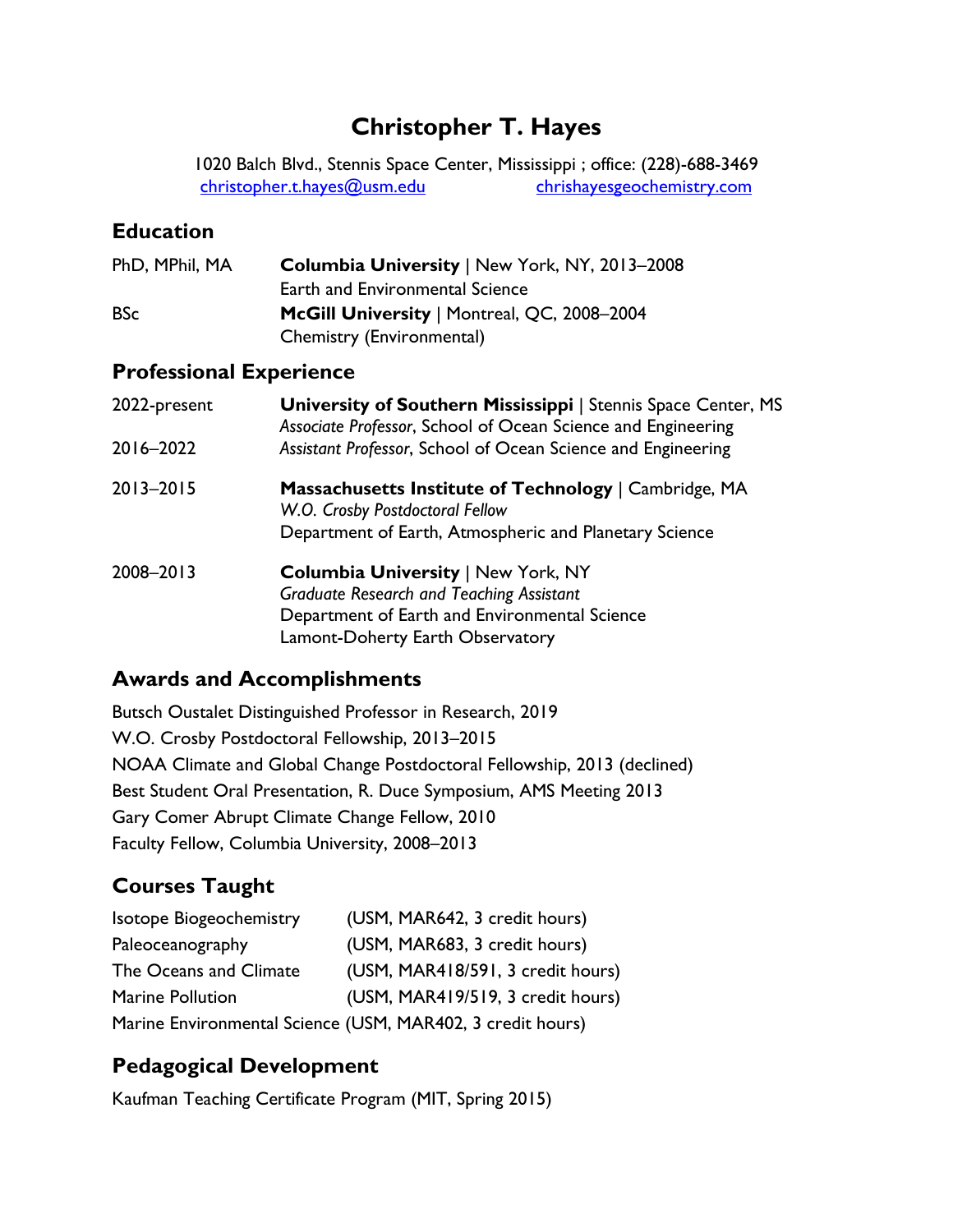### **Student Mentoring**

| Neil Redmond, PhD advisor (USM)                               | 2018-present |
|---------------------------------------------------------------|--------------|
| Claire McGuire, MS advisor (USM)                              | 2021-present |
| Yean Das, MS co-advisor (USM)                                 | 2021-present |
| Kacey Lange, MS committee member (USM)                        | 2021-present |
| Michael Kamowski, MS committee member (USM)                   | 2021-present |
| Carrie Miller, PhD committee member (USM)                     | 2022-present |
| Shara Gremillion, PhD committee member (USM)                  | 2022-present |
| Amy Moody, PhD committee member (USM)                         | 2017-present |
| Megan Hansen, Undergraduate Intern (USM)                      | 2021-2022    |
| Sarah Raney, MS committee member (USM)                        | 2020-2022    |
| Austin Harris, MS co-advisor (USM)                            | 2019-2021    |
| Nadine Doiron, MS co-advisor (USM)                            | 2019-2021    |
| Allison Savoie, MS advisor (USM)                              | 2018-2020    |
| Evan Rohde, Undergraduate Thesis advisor (USM)                | 2018-2020    |
| Justin Blancher, MS advisor (USM)                             | 2018-2019    |
| Samuel Glasscock, MS advisor (USM)                            | 2017-2019    |
| Laura Whitmore, PhD committee member (USM)                    | 2015-2019    |
| Habacuc Perez-Triboullier (U.Tasmania), external examiner     | 2019         |
| Alexandra Bausch, PhD (LDEO), external committee member       | 2018         |
| Jeffrey Rosen & Ashling Neary, Undergraduate assistants (MIT) | 2015         |
| Clio Macrakis, High School intern (MIT)                       | 2014         |

### **Peer-Reviewed Publications in Journals and Books**

\*indicates student/post-doc author under Hayes' supervision

- 40. Wood, M., **C. T. Hayes**, A. Paytan. Global Quaternary carbonate burial: proxy and modelbased reconstructions and persisting uncertainties. *Annual Review of Marine Science* 15, in press.
- 39. Rahman, S., A. Shiller, R. Anderson, M. Charette, **C. T. Hayes**, M. Gilbert, K. Grissom, P. Lam, D. Ohnemus, F. Pavia, B. Twining, S. Vivancos (2022). Dissolved and particulate barium [distributions along the US GEOTRACES North Atlantic and East Pacific Zonal Transects](https://doi.org/10.1029/2022GB007330)  [\(GA03 and GP16\): Global implications for the marine barium cycle.](https://doi.org/10.1029/2022GB007330) *Global Biogeochemical Cycles* 36, e2022GB007330.
- 38. Xiang, Y., P. J. Lam, A. B. Burd, **C. T. Hayes** (2022). [Estimating mass flux from size](https://doi.org/10.1029/2021GB007292)[fractionated filtered particles: insights into controls on sinking velocities and mass fluxes in](https://doi.org/10.1029/2021GB007292)  [recent U.S. GEOTRACES cruises.](https://doi.org/10.1029/2021GB007292) *Global Biogeochemical Cycles* 36, e2021GB007292.
- 37. **Hayes, C. T.**, A. M. Shiller, S. A. Milroy (2022). [Towards Constraining Sources of](https://doi.org/10.1029/2022JC018523)  [Lithogenic Metals in the Northern Gulf of Mexico.](https://doi.org/10.1029/2022JC018523) *Journal of Geophysical Research: Oceans* 127, e2022JC018523. → Highlighted by [GEOTRACES](https://www.geotraces.org/african-dust-source-iron-gulf-mexico/)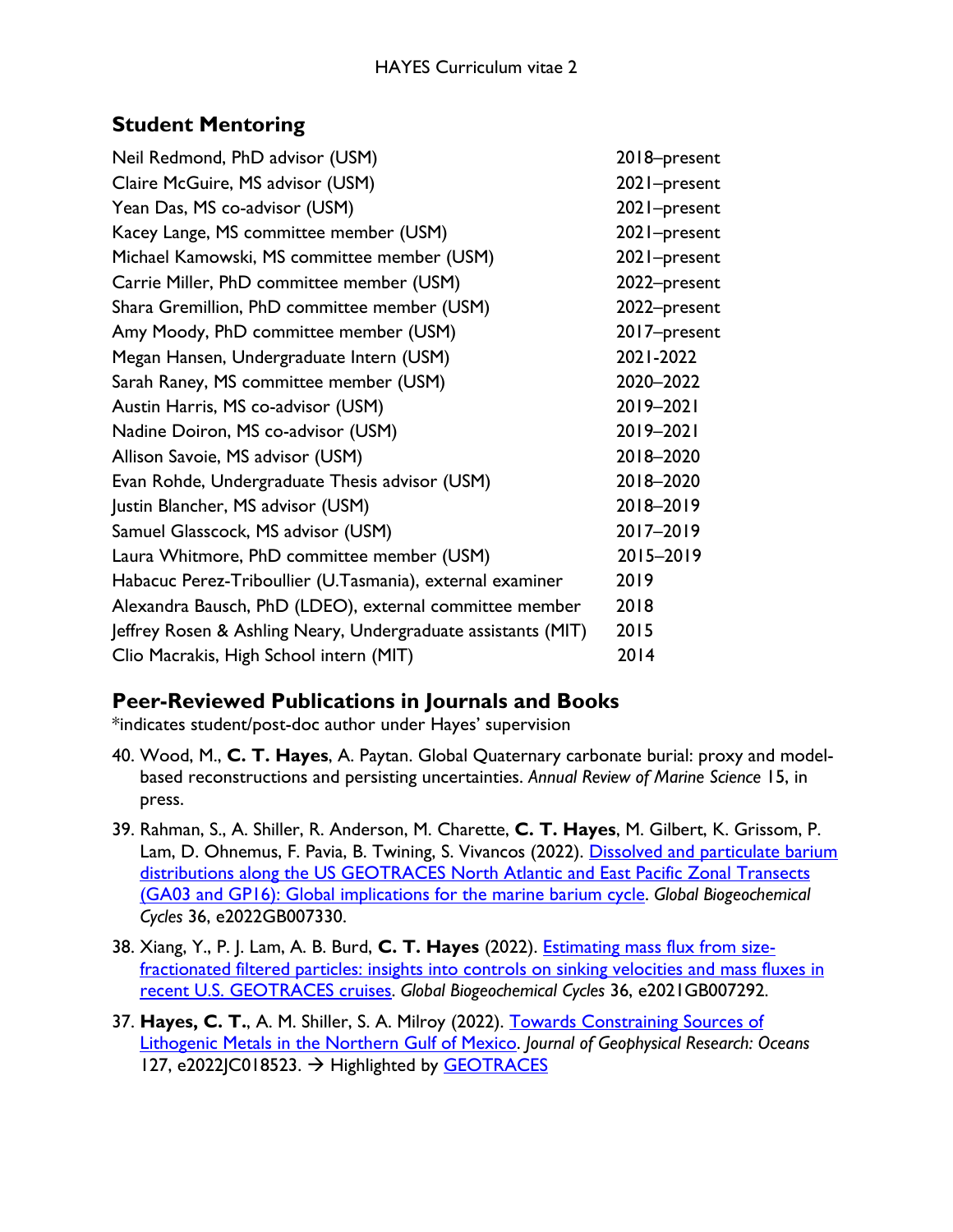- 36. Rohde, E. E.\*, **C. T. Hayes,** N. Redmond, S. K. Glasscock\* (2021). [Southern Ocean](https://doi.org/10.1029/2021GC009921)  [oxygenation changes inferred from redox-sensitive trace metals across Marine Isotope Stage](https://doi.org/10.1029/2021GC009921)  [11.](https://doi.org/10.1029/2021GC009921) *Geochemistry, Geophysics, Geosystems* 22, e2021GC009921.
- 35. **Hayes**, **C. T.**, K. M. Costa, R.A. Anderson, E. Calvo, Z. Chase, L. L. Demina, J.-C. Dutay, C. R. German, L.-E. Heimbürger-Boavida, S. L. Jaccard, A. W. Jacobel, K. E. Kohfeld, M. D. Kravchishina, J. Lippold, F. A Mekik, L. Missiaen, F. J. Pavia, A. Paytan, R. Pedrosa-Pamies, M. V. Petrova, S. Rahman, L. F. Robinson, M. Roy-Barman, A. Sanchez-Vidal, A. M. Shiller, A. Tagliabue, A. C. Tessin, M. van Hulten, J. Zhang (2021). Global Seafloor Sediment [Composition and Flux to the Deep Sea.](https://doi.org/10.1029/2020GB006769) *Global Biogeochemical Cycles* 35, e2020GB006769. Highlighted by [GEOTRACES](https://www.geotraces.org/atlas-burial-fluxes/)
- 34. Howe, S., C. Miranda, **C. T. Hayes**, R. Letscher, A. N. Knapp (2020). [The dual isotopic](https://doi.org/10.1029/2020JC016047)  [composition of nitrate in the Gulf of Mexico and Florida Straits,](https://doi.org/10.1029/2020JC016047) *Journal of Geophysical Research: Oceans* 125, e2020JC016047.
- 33. Glasscock, S. K.\*, **C.T. Hayes**, N. Redmond\*, E. Rohde\* (2020). [Changes in Antarctic](https://doi.org/10.1029/2020PA003867)  [Bottom Water Formation During Interglacial Periods.](https://doi.org/10.1029/2020PA003867) *Paleoceanography & Paleoclimatology* 35, e2020PA003867.
- 32. **Hayes, C. T.**, J. N. Fitzsimmons, L. T. Jensen, N. T. Lanning, M. Hatta, D. McGee, E. A. Boyle (2020), A Lagrangian [view of trace elements and isotopes in the North Pacific,](https://doi.org/10.1029/2019JC015862) *Journal of Geophysical Research: Oceans*125, e2019JC015862.
- 31. Costa, K., **C. T. Hayes**, and 32 others (2020), [230Th normalization: New insights on an](http://doi.org/10.1029/2019PA003820)  [essential tool for quantifying sedimentary fluxes in the modern and Quaternary ocean,](http://doi.org/10.1029/2019PA003820) *Paleoceanography & Paleoclimatology* 35, e2019PA003820.
- 30. **Hayes, C. T.**, L.-S. Wen, C.-P. Lee, P. H. Santschi, K. H. Johannesson (2019), [Metals in the](https://www.tamupress.com/book/9781623497743/gulf-of-mexico-origin-waters-and-biota/)  [Gulf of Mexico: synthesis and future directions.](https://www.tamupress.com/book/9781623497743/gulf-of-mexico-origin-waters-and-biota/) In: *Gulf of Mexico Origin, Waters*, *and Biota: Vol. 5, Chemical Oceanography*. Texas A&M University Press, (ed. T. S. Bianchi), ISBN: 978-1- 62349-774-3.
- 29. **Hayes, C. T.** (2019), [Refractory Metals.](https://doi.org/10.1016/B978-0-12-409548-9.10811-5) In: *Encyclopedia of Ocean Sciences, 3rd Edition*, Elsevier (eds. J. K. Cochran, H. Bokuniewicz, P. Yager), ISBN: 9780128130810.
- 28. **Hayes, C. T.**, D. J. Wallace (2019), [Exploring records of Saharan dust transport and](https://doi.org/10.1016/j.quascirev.2018.11.018)  [hurricanes in the western North Atlantic over the Holocene,](https://doi.org/10.1016/j.quascirev.2018.11.018) *Quaternary Science Reviews* 205, 1–9.
- 27. **Hayes, C. T.**, E. E. Black, R. F. Anderson, M. Baskaran, K. O. Buesseler, M. A. Charette, J. K. Cochran, P. Fitzgerald, P. J. Lam, Y. Lu, S. O. Morris, D. C. Ohnemus, F. J. Pavia, G. Stewart, Y. Tang (alphabetical after first 2 authors) (2018), Flux of particulate elements in [the North Atlantic Ocean constrained by multiple radionuclides,](http://doi.org/10.1029/2018GB005994) *Global Biogeochemical Cycles* 32, 1738–1758.  $\rightarrow$  Highlighted in **Eos**
- 26. **Hayes, C. T.**, R. F. Anderson, H. Cheng, T. M. Conway, R. L. Edwards, M. Q. Fleisher, P. Ho, K.-F. Huang, S. G. John, W. M. Landing, S. H. Little, Y. Lu, P. L. Morton, S. B. Moran, L. F. Robinson, R. U. Shelley, A. M. Shiller, X. Zheng (alphabetical order after  $1<sup>st</sup>$  author) (2018), [Replacement times of a spectrum of elements in the North Atlantic based on](https://doi.org/10.1029/2017GB005839)  [thorium supply,](https://doi.org/10.1029/2017GB005839) *Global Biogeochemical Cycles* 32, 1294–1311. → Featured in [Eos](https://eos.org/research-spotlights/a-novel-approach-reveals-element-cycles-in-the-ocean)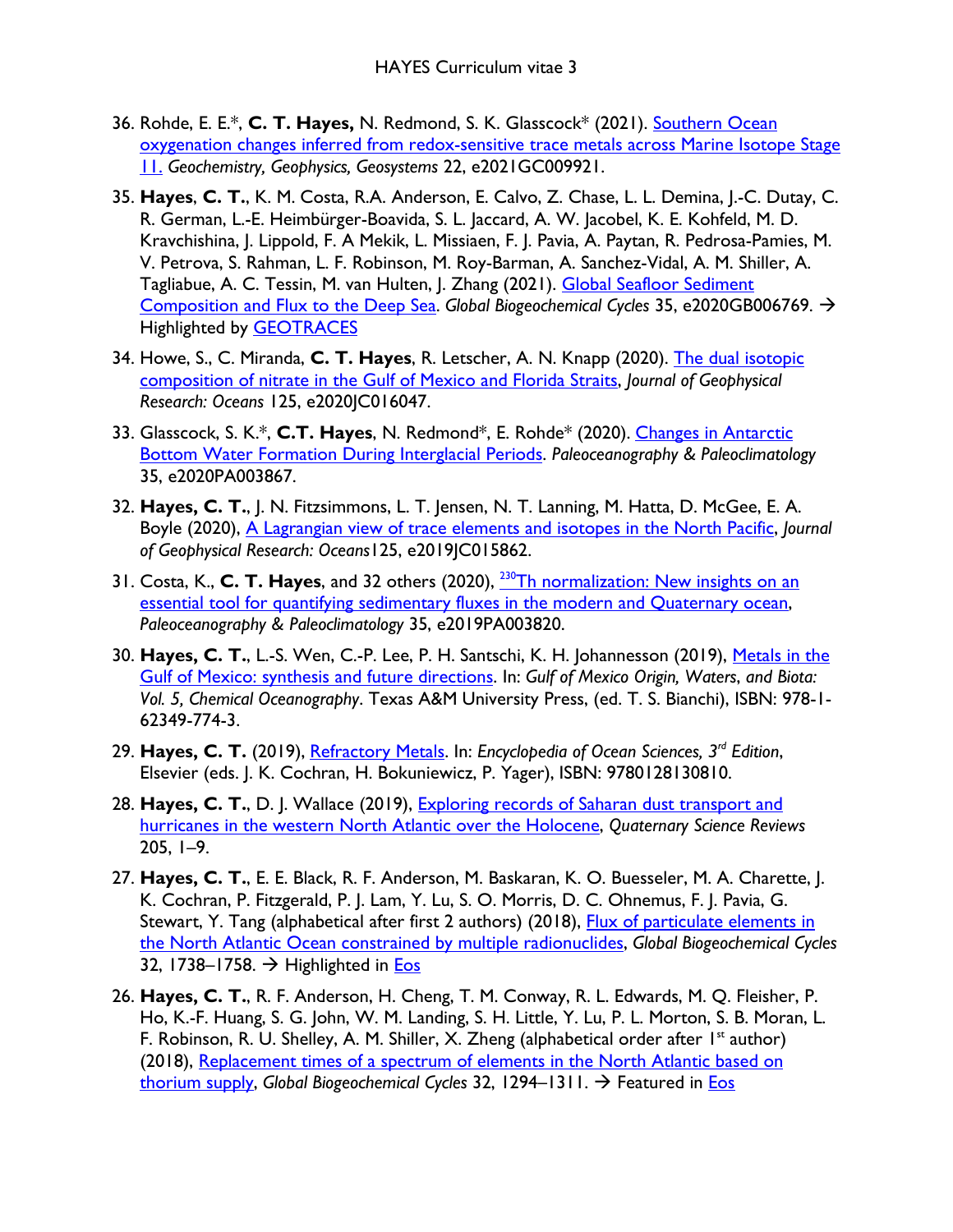- 25. R. Schlitzer and 286 others, including **C. T. Hayes** (2018), [The GEOTRACES Intermediate](https://www.sciencedirect.com/science/article/pii/S0009254118302961)  [Data Product 2017,](https://www.sciencedirect.com/science/article/pii/S0009254118302961) *Chemical Geology* 493, 210–223.
- 24. Participants of COME ABOARD and DISCO XXV: A. J. Fassbender and 72 others including, **C. T. Hayes** (2017), Perspectives on Chemical Oceanography in the 21<sup>st</sup> Century: Participants of the COME ABOARD Meeting examine aspects of the field in the context of [40 years of DISCO,](https://doi.org/10.1016/j.marchem.2017.09.002) *Marine Chemistry* 196, 191–190.
- 23. Wilson, S. T., F. O. Aylward, F. Ribalet, B. Barone, J. R. Casey, P. E. Connell, J. M. Eppley, S. Ferrón, J. N. Fitzsimmons, **C. T. Hayes**, A. E. Romano, K. A. Turk-Kubo, A. Vislova, E. V. Armbrust, D. A. Caron, M. J. Church, J. P. Zehr, D. M. Karl, and E. F. DeLong (2017), [Coordinated regulation of growth, activity and transcription in natural populations of the](https://www.nature.com/articles/nmicrobiol2017118)  [unicellular nitrogen-fixing cyanobacterium](https://www.nature.com/articles/nmicrobiol2017118) *Crocosphaera*, *Nature Microbiology* 2, 17118.
- 22. **Hayes, C. T.**, J. Rosen\*, D. McGee, and E. A. Boyle (2017), [Thorium distributions in high](http://dx.doi.org/10.1002/2016GB005511)  [and low dust regions and the significance for iron supply,](http://dx.doi.org/10.1002/2016GB005511) *Global Biogeochemical Cycles* 31, 328–347.  $\rightarrow$  Featured on [geotraces.org](http://www.geotraces.org/science/science-highlight/1376-contrasting-lithogenic-inputs)
- 21. **Hayes, C. T.**, D. McGee, S. Mukhopadhyay, E.A. Boyle, and A. C. Maloof (2017), [Helium](http://dx.doi.org/10.1016/j.epsl.2016.10.031)  [and thorium isotope constraints on African dust transport to the Bahamas over recent](http://dx.doi.org/10.1016/j.epsl.2016.10.031)  [millennia,](http://dx.doi.org/10.1016/j.epsl.2016.10.031) *Earth and Planetary Science Letters* 457, 385–395.
- 20. Lerner, P., P. J. Lam, O. Marchal, R. F. Anderson, K. Buesseler, M. A. Charette, R. L. Edwards, **C. T. Hayes**, K.-F. Huang, Y. Lu, L. Robinson, and A. Solow (2016), [Corrigendum](https://doi.org/10.1016/j.dsr.2016.09.001)  [to "Testing models of thorium and particle cycling in the ocean using data from station](https://doi.org/10.1016/j.dsr.2016.09.001)  [GT11-22 of the U.S. GEOTRACES North Atlantic Section" \[Deep-Sea Res. I 113 \(2016\)](https://doi.org/10.1016/j.dsr.2016.09.001)  [57–79\],](https://doi.org/10.1016/j.dsr.2016.09.001) *Deep-Sea Research I* 118, 101.
- 19. Baker, A. R., W. M. Landing, E. Bucciarelli, M. Cheize, S. Fietz, **C. T. Hayes**, D. Kadko, P. L. Morton, N. Rogan, G. Sarthou, R. U. Shelley, Z. Shi, A. Shiller, and M. M. P. van Hulten (alphabetical order, after first 2 authors) (2016), Trace element and isotope exchange at the [air – sea interface: progress and research needs,](http://dx.doi.org/10.1098/rsta.2016.0190) *Philosophical Transactions of the Royal Society A* 374, 20160190.
- 18. Anderson, R. F., H. Cheng, R. L. Edwards, M. Q. Fleisher, **C. T. Hayes**, K.-F. Huang, D. Kadko, P. J. Lam, W. M. Landing, Y. Lao, Y. Lu, C. I. Measures, P. L. Morton, S. B. Moran, D. C. Ohnemus, L. F. Robinson, and R. U. Shelley (alphabetical order) (2016), [How well can we](http://dx.doi.org/10.1098/rsta.2015.0285)  [quantify dust deposition to the ocean?,](http://dx.doi.org/10.1098/rsta.2015.0285) *Philosophical Transactions of the Royal Society A* 374, 20150285.
- 17. Lerner, P., P. J. Lam, O. Marchal, R. F. Anderson, K. Buesseler, M. A. Charette, R. L. Edwards, **C. T. Hayes**, K.-F. Huang, Y. Lu, L. Robinson, and A. Solow (2016), [Testing](http://www.sciencedirect.com/science/article/pii/S0967063716301066)  [models of thorium and particle cycling in the Ocean using data from station GT11-22 of the](http://www.sciencedirect.com/science/article/pii/S0967063716301066)  [U.S. GEOTRACES North Atlantic Section,](http://www.sciencedirect.com/science/article/pii/S0967063716301066) *Deep-Sea Research I* 113, 57–79.
- 16. Fitzsimmons, J. N., **C. T. Hayes**, S. al-Subiai, P. L. Morton, R. Weisend, F. Ascani, and E. A. Boyle (2015), Daily to decadal variability of size-fractionated iron and iron-binding ligands at [the Hawaii Ocean Time-series Station ALOHA,](http://www.sciencedirect.com/science/article/pii/S0016703715005062) *Geochimica et Cosmochimica Acta* 171, 303– 324.
- 15. **Hayes, C. T.**, J. N. Fitzsimmons, E. A. Boyle, D. McGee, R. F. Anderson, R. Weisend, and P. L Morton (2015), [Thorium isotopes tracing the iron cycle at the Hawaii Ocean Time-](http://www.sciencedirect.com/science/article/pii/S0016703715004524)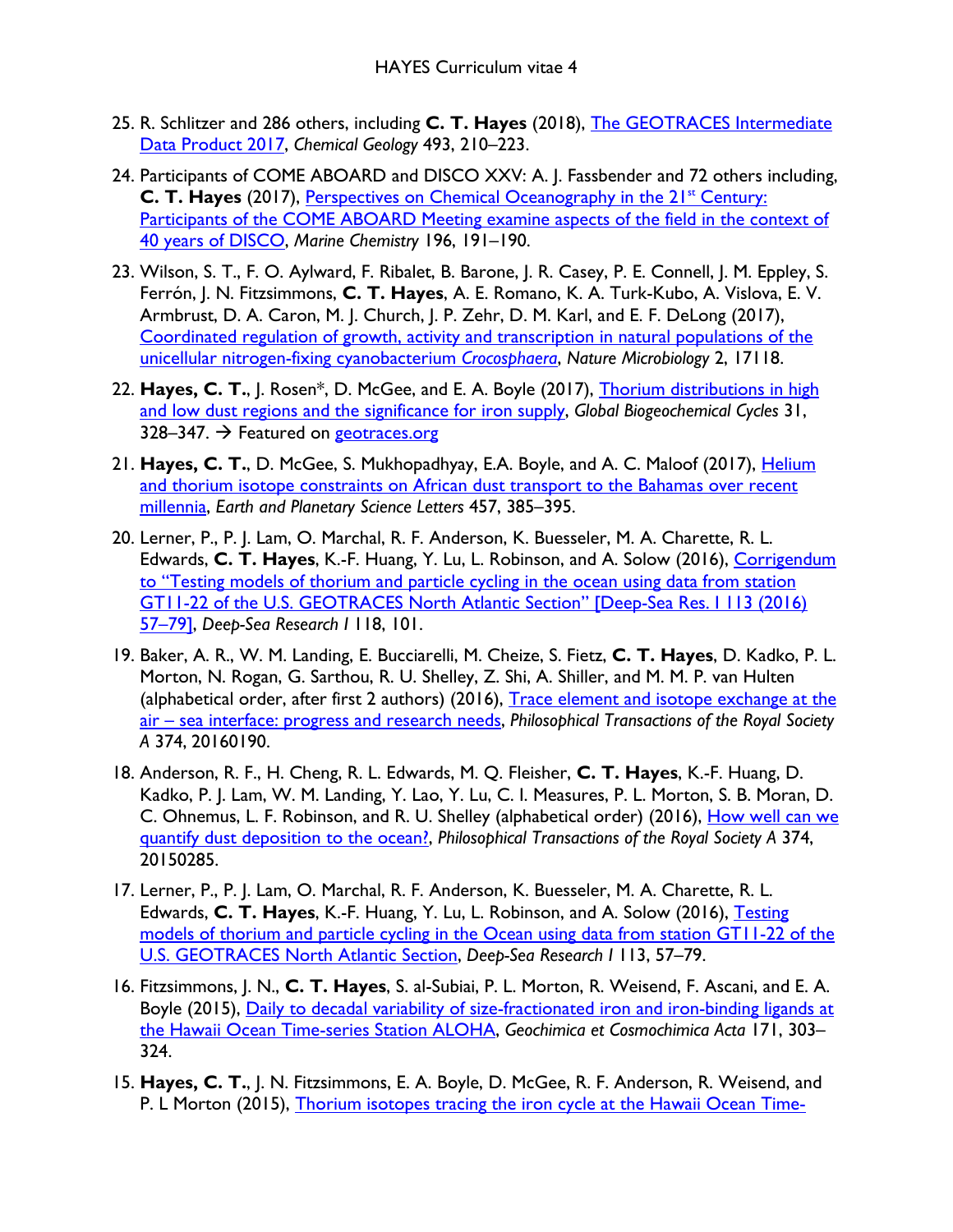[Series Station ALOHA,](http://www.sciencedirect.com/science/article/pii/S0016703715004524) *Geochimica et Cosmochimica Acta* 169, 1–16. Featured on [MIT](http://news.mit.edu/2015/desert-storms-affect-ocean-phytoplankton-0827)  **[News](http://news.mit.edu/2015/desert-storms-affect-ocean-phytoplankton-0827)** 

- 14. The GEOTRACES Group: E. Mawji, R. Schlitzer, E. Masferrer Dodas, and 133 others, including **C. T. Hayes** (2015), [The GEOTRACES Intermediate Data Product 2014,](http://www.sciencedirect.com/science/article/pii/S0304420315000997) *Marine Chemistry* 177, 1–8.
- 13. **Hayes, C. T.**, R. F. Anderson, M. Q. Fleisher, S. M. Vivancos, P. J. Lam, D. C. Ohnemus, K.- F. Huang, L. F. Robinson, Y. Lu, H. Cheng, R. L. Edwards, and S. B. Moran (2015), *Intensity* [of Th and Pa scavenging partitioned by particle chemistry in the North Atlantic Ocean,](http://www.sciencedirect.com/science/article/pii/S0304420315000183) *Marine Chemistry* 170, 49–60. → Featured on [geotraces.org](http://geotraces.org/science/science-highlight/1013-thorium-and-protactinium-radionuclides-enlighten-marine-particles-processes)
- 12. Anderson, R. F., and **C. T. Hayes** (2015), [Characterizing marine particles and their impact](http://www.sciencedirect.com/science/article/pii/S0079661114001992)  [on biogeochemical cycles in the GEOTRACES program,](http://www.sciencedirect.com/science/article/pii/S0079661114001992) *Progress in Oceanography* 133, 1–5.
- 11. **Hayes, C. T.**, R. F. Anderson, M. Q. Fleisher, K.-F. Huang, L. F. Robinson, Y. Lu, H. Cheng, R. L. Edwards, and S. B. Moran (2015), <sup>230</sup>Th and <sup>231</sup>Pa on GEOTRACES GA03, the U.S. [GEOTRACES North Atlantic Transect, and implications for modern and paleoceanographic](http://www.sciencedirect.com/science/article/pii/S0967064514001799)  [chemical fluxes,](http://www.sciencedirect.com/science/article/pii/S0967064514001799) *Deep-Sea Research II* 116, 29–41.
- 10. **Hayes, C. T.**, A. Martinez-Garcia, A. Hasenfratz, S. L. Jaccard, D. A. Hodell, D. M. Sigman, G. H. Haug, and R. F. Anderson (2014) [A stagnation event in the deep South Atlantic during](http://www.sciencemag.org/content/346/6216/1514.short)  [the last interglacial period,](http://www.sciencemag.org/content/346/6216/1514.short) *Science* 346, 1514–1517.
- 9. **Hayes, C. T.**, R. F. Anderson, M. Q. Fleisher, S. Serno, G. Winckler, and R. Gersonde (2014), Biogeography in <sup>231</sup>Pa/<sup>230</sup>Th ratios and a balanced <sup>231</sup>Pa budget for the Pacific Ocean, *Earth and Planetary Science Letters* 391, 307–318.
- 8. Serno, S., G. Winckler, R. F. Anderson, **C. T. Hayes**, H. Ren, R. Gersonde, and G. H. Haug (2014), Using the natural spatial pattern [of marine productivity in the Subarctic North](http://onlinelibrary.wiley.com/doi/10.1002/2013PA002594/full)  [Pacific to evaluate paleo-productivity proxies,](http://onlinelibrary.wiley.com/doi/10.1002/2013PA002594/full) *Paleoceanography* 29, 438–453.
- 7. Serno, S., G. Winckler, R. F. Anderson, **C. T. Hayes**, D. McGee, B. Machalett, H. Ren, S. M. Straub, R. Gersonde, andG. H. Haug (2014), [Eolian dust input to the Subarctic North](http://www.sciencedirect.com/science/article/pii/S0012821X13006420)  [Pacific,](http://www.sciencedirect.com/science/article/pii/S0012821X13006420) *Earth and Planetary Science Letters* 387, 252–263.
- 6. **Hayes, C. T.**, R. F. Anderson, M. Q. Fleisher, S. Serno, G. Winckler, and R. Gersonde (2013), [Quantifying lithogenic inputs to the North Pacific Ocean using the long-lived](http://www.sciencedirect.com/science/article/pii/S0012821X13005360)  [thorium isotopes,](http://www.sciencedirect.com/science/article/pii/S0012821X13005360) Earth and Planetary Science Letters 383, 16–25. → Highlighted on [geotraces.org](http://www.geotraces.org/science/science-highlight/848-long-lived-thorium-isotopes)
- 5. **Hayes, C. T.**, R. F. Anderson, S. L. Jaccard, R. François, M. Q. Fleisher, M. Soon, and R. Gersonde (2013), A new perspective on [boundary scavenging in the North Pacific Ocean,](http://www.sciencedirect.com/science/article/pii/S0012821X13001295) *Earth and Planetary Science Letters* 369–370, 86–97. → Highlighted on [geotraces.org](http://www.geotraces.org/science/science-highlight/838-new-revelations-on-boundary-scavenging-in-the-north-pacific)
- 4. Jaccard, S. L., **C. T. Hayes**, A. Martinez-Garcia, D. A. Hodell, R. F. Anderson, D. M. Sigman, and G. H. Haug (2013), Two modes of change in Southern Ocean productivity over the past [million years,](http://www.sciencemag.org/content/339/6126/1419) *Science* 339, 1419–1423.
- 3. **Hayes, C. T.**, R. F. Anderson, and M. Q. Fleisher (2011), [Opal accumulation rates in the](http://onlinelibrary.wiley.com/doi/10.1029/2010PA002008/abstract)  [equatorial Pacific and mechanisms of deglaciation,](http://onlinelibrary.wiley.com/doi/10.1029/2010PA002008/abstract) *Paleoceanography* 26, PA1207.  $\rightarrow$  Featured in [Eos](http://onlinelibrary.wiley.com/doi/10.1029/2011EO160008/full)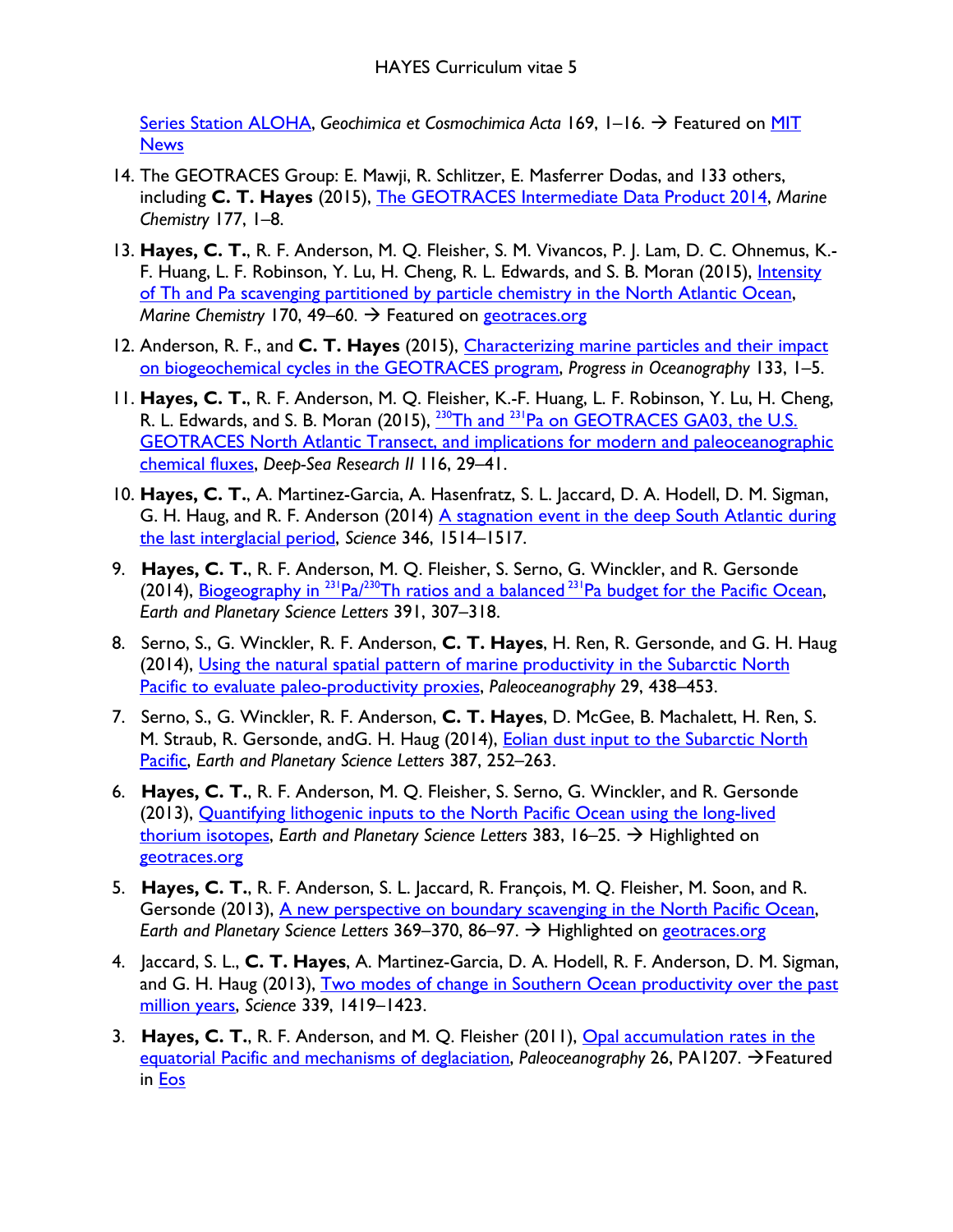- 2. Ariya, P. A., J. Sun, N. A. Eltouny, E. D. Hudson, **C. T. Hayes**, and G. Kos (2009), [Physical](http://www.tandfonline.com/doi/abs/10.1080/01442350802597438#preview)  [and chemical characterization of bioaerosols - Implications for nucleation processes,](http://www.tandfonline.com/doi/abs/10.1080/01442350802597438#preview) *International Reviews in Physical Chemistry* 28, 1–32.
- 1. Mortazavi, R., **C. T. Hayes**, and P. A. Ariya (2008), [Ice nucleation activity of bacteria](http://www.publish.csiro.au/paper/EN08055.htm)  [isolated from snow compared with organic and inorganic substrates,](http://www.publish.csiro.au/paper/EN08055.htm) *Environmental Chemistry* 5, 373–381.

## **Manuscripts Submitted or In Preparation**

Schimmenti, D., F. Marcantonio, J. Sarao, **C. T. Hayes**, J. Hertzberg, M. Schmidt. Deglacial variability in phytoplankton community structure and carbon export in the eastern equatorial Pacific Ocean. *Submitted*.

Savoie, A. M.\*, A. Moody, K. Dillion, S. D. Howden, A. M. Shiller, **C. T. Hayes**. Impact of local rivers on coastal acidification in the Mississippi Sound. *In Revision* for Limnology and Oceanography.

**Hayes, C. T.**, P. Pollisar. Geochemistry of Marine Sediments. *In preparation* for Treatise on Geochemistry.

Redmond, N.\*, **C. T. Hayes**, S. Glasscock\*, E. Rohde\*, R. Anderson, D. McGee. Anomalous 234U/238U Isotopic Composition in Southern Ocean Sediments. *In preparation* for Geochimica et Cosmochimica Acta.

## **Funding History**

| 2021-2024 | National Science Foundation: Chemical Oceanography Program. Lead PI with co-<br>Pls R.F. Anderson (Columbia) and R.L. Edwards (Univ. Minnesota): Collaborative<br>Research: U.S. GEOTRACES GP17-OCE and GP17-ANT: <sup>230</sup> Th, <sup>232</sup> Th and <sup>231</sup> Pa tracers<br>of trace element supply and removal (\$1.8M total; \$461,787 to USM) |
|-----------|--------------------------------------------------------------------------------------------------------------------------------------------------------------------------------------------------------------------------------------------------------------------------------------------------------------------------------------------------------------|
| 2016-2022 | National Oceanic and Atmospheric Administration: Co-I with S. D Howden<br>(USM): Continued development of Gulf of Mexico Coastal Ocean Observing System<br>(~\$IM to USM)                                                                                                                                                                                    |
| 2017-2022 | National Science Foundation: Chemical Oceanography Program. Co-PI with R. F.<br>Anderson (Columbia) and R. L. Edwards and H. Cheng (Univ. Minnesota):<br>Collaborative Research: Using natural radionuclides to quantify the supply and removal<br>of trace elements in the Pacific Ocean (\$1.3M total; \$249,803 to USM).                                  |
| 2019      | Mississippi Department of Marine Resources. Howden, S. D. (PI), Hendon, J. M.<br>(Co-PI), Franks, J. S. (Co-PI), Milroy, S. P. (Co-PI), Dillon, K. S. (Co-PI), Hayes, C.<br>T. (Co-PI), Shiller, A. M. (Co-PI), "Monitoring 2019 BCS Impacts (Water<br>Quality)," \$240,941. (June 1, 2019 - August 31, 2019).                                               |
| 2017-2021 | National Science Foundation: Marine Geology and Geophysics Program. Sole PI:<br>Uranium isotopes and past changes in Southern Ocean circulation (\$239,539 to<br>USM).                                                                                                                                                                                       |
| 2015-2021 | U.S. Department of Energy: Replacement PI for D.G. Redalje. MAGIC (Marine<br>Algae Industrialization Consortium) - Combining biofuel and high-value bioproducts to                                                                                                                                                                                           |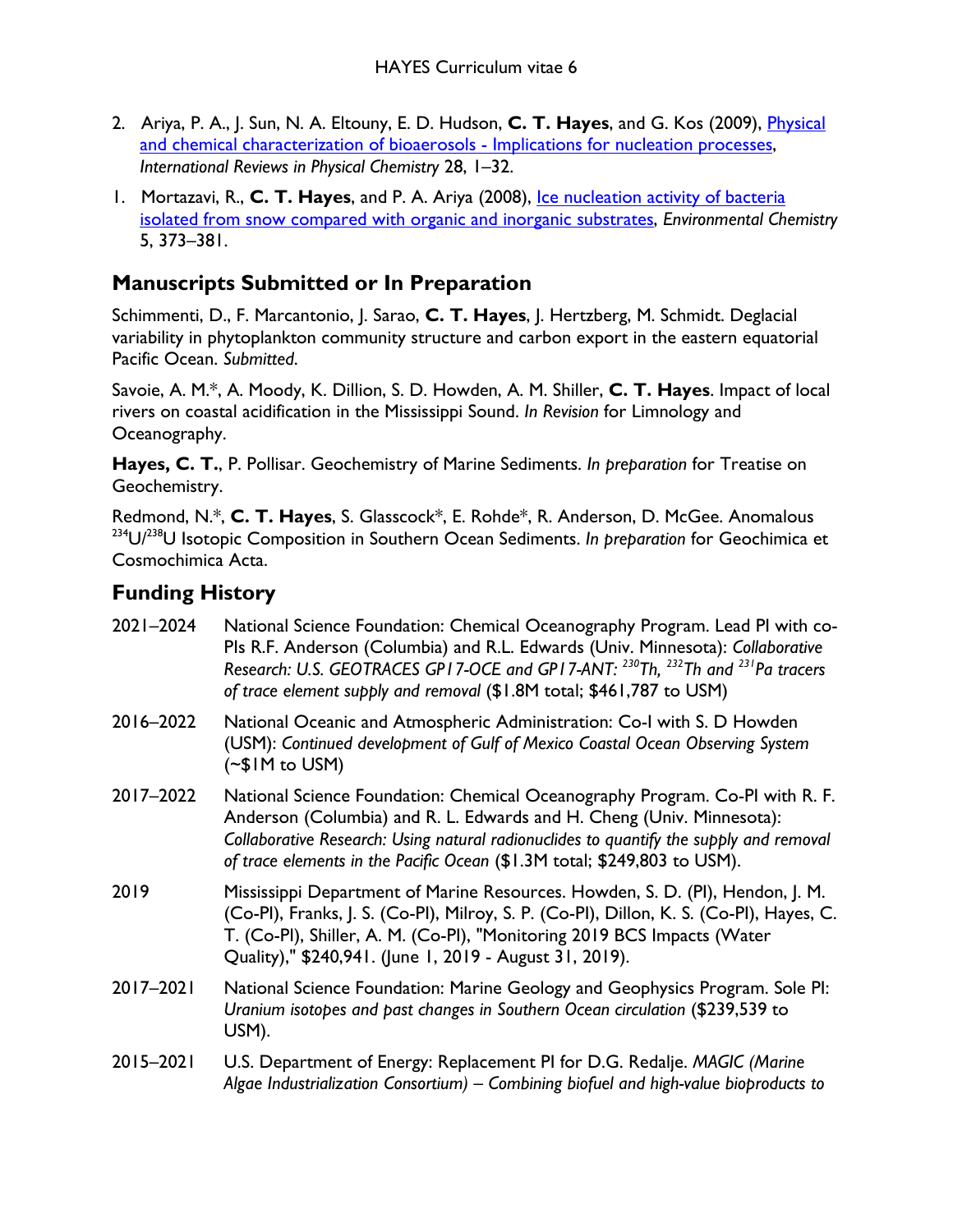*meet the renewable fuel standard* (\$100,000 to USM, subcontract through Duke University).

- 2017–2019 National Academies Keck Future Initiatives and Gulf Research Program: Discovering the Deep Blue Sea. Lead PI with Co-PI's R. Green (BOEM), M. Sieracki (NSF), L. Gershwin (CSIRO), and A. Kollias (ArtCenter): *Dive In: An Immersive and Wonder-Filled Virtual Reality Experience of Life in the Ocean's Mesopelagic Zone* (\$100,000 to USM).
- 2017–2019 National Academies Keck Future Initiatives: Discovering the Deep Blue Sea and the Gulf Research Program. Co-PI with B. Ballengée (LSU), D. Figueroa (UT-Rio Grande Valley), D. Murphy (USF), and A. Skarke (MSU): *Creating Resilience: Building a Gulf of Mexico NAKFI Alumni Working Group* (\$25,000 to Ballengée Studio LLC)
- 2015 Antarctic Science Bursary of Antarctic Science Ltd. PI, in collaboration with J. Fitzsimmons (Texas A&M) and R. Sherrell (Rutgers): *Tracing continental inputs and organic matter export using the long-lived thorium isotopes on the Western Antarctic Peninsula* (£2380 to MIT)
- 2013–2015 W. O. Crosby Postdoctoral Fellowship: MIT competitive award. Independent projects on trace metal biogeochemistry at the Hawaii Ocean Time-series station, the Northwestern Atlantic and the Southern Ocean (\$134,000)

## **Invited Talks at Universities and Symposia**

Southeastern Louisiana University: Chemistry and Physics Dept. Seminar (March 2021)

- Tulane University: Office of Health Research, General Public talks for control members in clinical trials (March and November, 2019; January 2021)
- University of British Columbia: Department of Earth, Ocean and Atmospheric Sciences Colloquium (Oct. 2018)

University of Southern Mississippi: Department of Coastal Sciences Seminar (Oct. 2017) Texas A&M University: Oceanography Seminar (Nov. 2016)

Tulane University: Earth and Environmental Science Seminar (Oct. 2016)

MIT: Program in Atmospheres, Oceans and Climate Seminar (April 2015)

University of Southern Mississippi: Department of Marine Science Seminar (April 2015)

Caltech: Environmental Science and Engineering Seminar (Feb. 2015)

University of Michigan: Smith Lecture (Nov. 2014)

MIT: Chemical Oceanography and Geobiology Seminar (Nov. 2014)

Stony Brook University: SOMAS Seminar (Aug. 2013)

MIT: Chemical Oceanography and Geobiology Seminar (March 2013)

Woods Hole Oceanographic Institution: "Climate and Paleo" Seminar (March 2013)

*Dissertations Symposium in Chemical Oceanography XXIII* (Hawaii, Oct. 2012)

Princeton University: mini-conference on Fe fertilization (May 2012)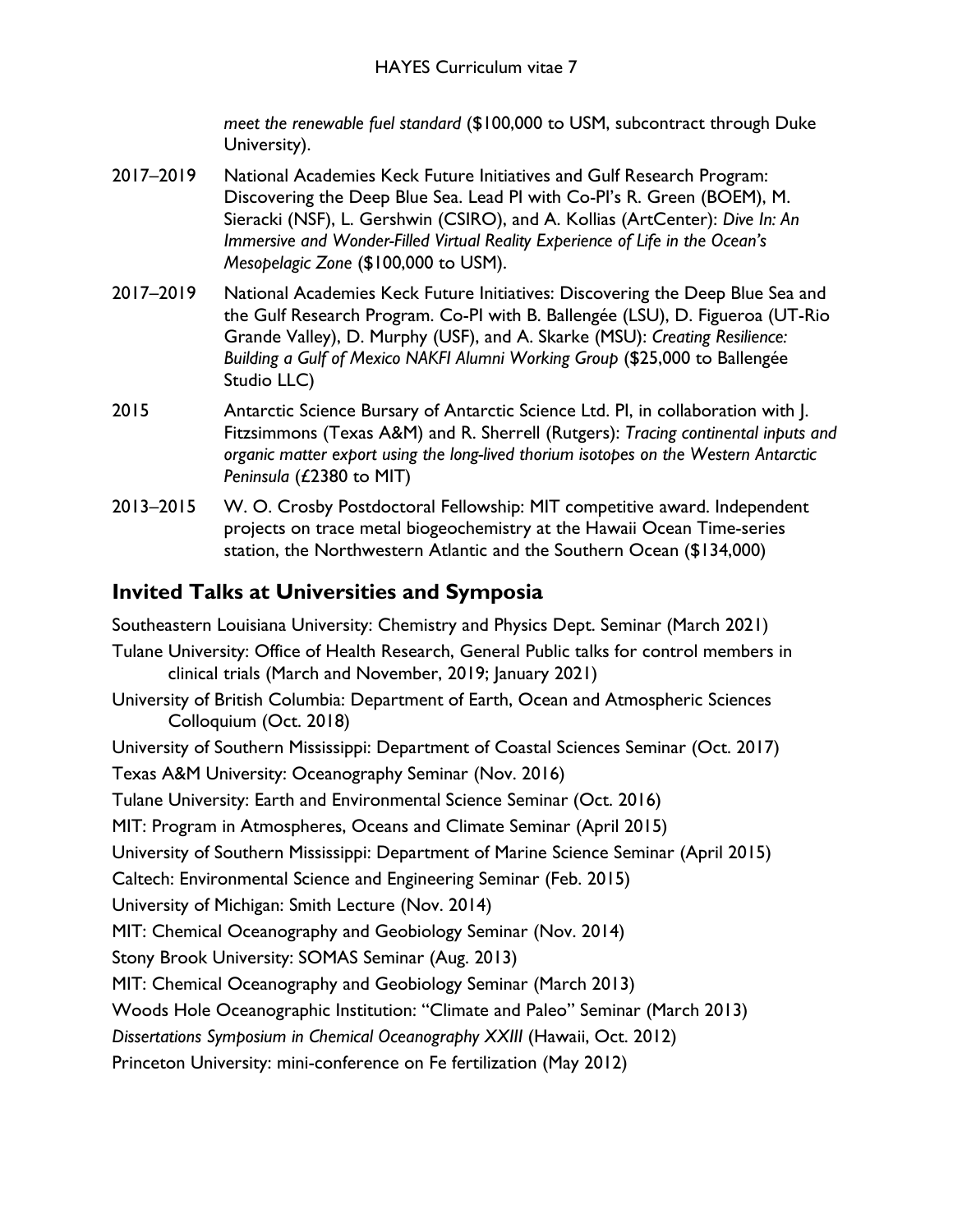### **Service & professional activities**

#### *National and International Academic Community Service*

Associate Editor for the journal *Global Biogeochemical Cycles* (2021-present) Early Career Representative to the Executive Committee of the American Geophysical Union, Ocean Sciences Section, 2018–2020 Institutional Representative to UNOLS (University-National Oceanography Laboratory Systems), 2017–present Conference Planning Committees: Ocean Sciences Meeting 2020, San Diego, CA Goldschmidt 2023, Lyon, France Conference Session Convener: Paleo-proxies in the GEOTRACES Era, AGU Fall Meeting 2021 Marine biogeochemistry: Particle fluxes and dissolved trace element cycling from source to sink, Goldschmidt Meeting 2021 Carbon Storage in the Ocean now and over Time, Goldschmidt Meeting, 2018 Marine micro-nutrients from the GEOTRACES program, AGU Fall Meeting, 2012 Outstanding Student Paper Awards Coordinator, Ocean Sciences Section, AGU Fall Meeting 2016 Volunteer, National Ocean Sciences Bowl: Hurricane Bowl, Ocean Springs, MS, 2016–2022 Volunteer, Peter Anderson Festival Outreach, Ocean Springs, MS, 2016 Officer, Professional Development Organizing Committee for the Center for Microbial Oceanography: Research and Education (C-MORE), 2014–2015 Organizer, Lamont-Doherty Earth Observatory's weekly departmental seminar for Geochemistry, 2012–2013 *Peer Reviewer for Submissions to the Following National and International Journals Science Nature Geoscience Nature Communications Global Biogeochemical Cycles Geochemistry, Geophysics, Geosystems*

*Proceedings of the National Academy of Sciences PLOS ONE*

*Philosophical Transactions of the Royal Society A*

*Geophysical Research Letters*

*Earth and Planetary Science Letters* 

*Limnology & Oceanography*

*Journal of Geophysical Research-Oceans* 

*Deep-Sea Research I*

*Biogeosciences*

*Geochimica et Cosmochimica Acta* 

*Paleoceanography Analytica Chimica Acta Marine Geology Marine Chemistry Estuarine, Coastal and Shelf Science Quaternary Science Reviews Chemical Geology Journal of Industrial and Engineering Chemistry Journal of Marine Systems Boreas*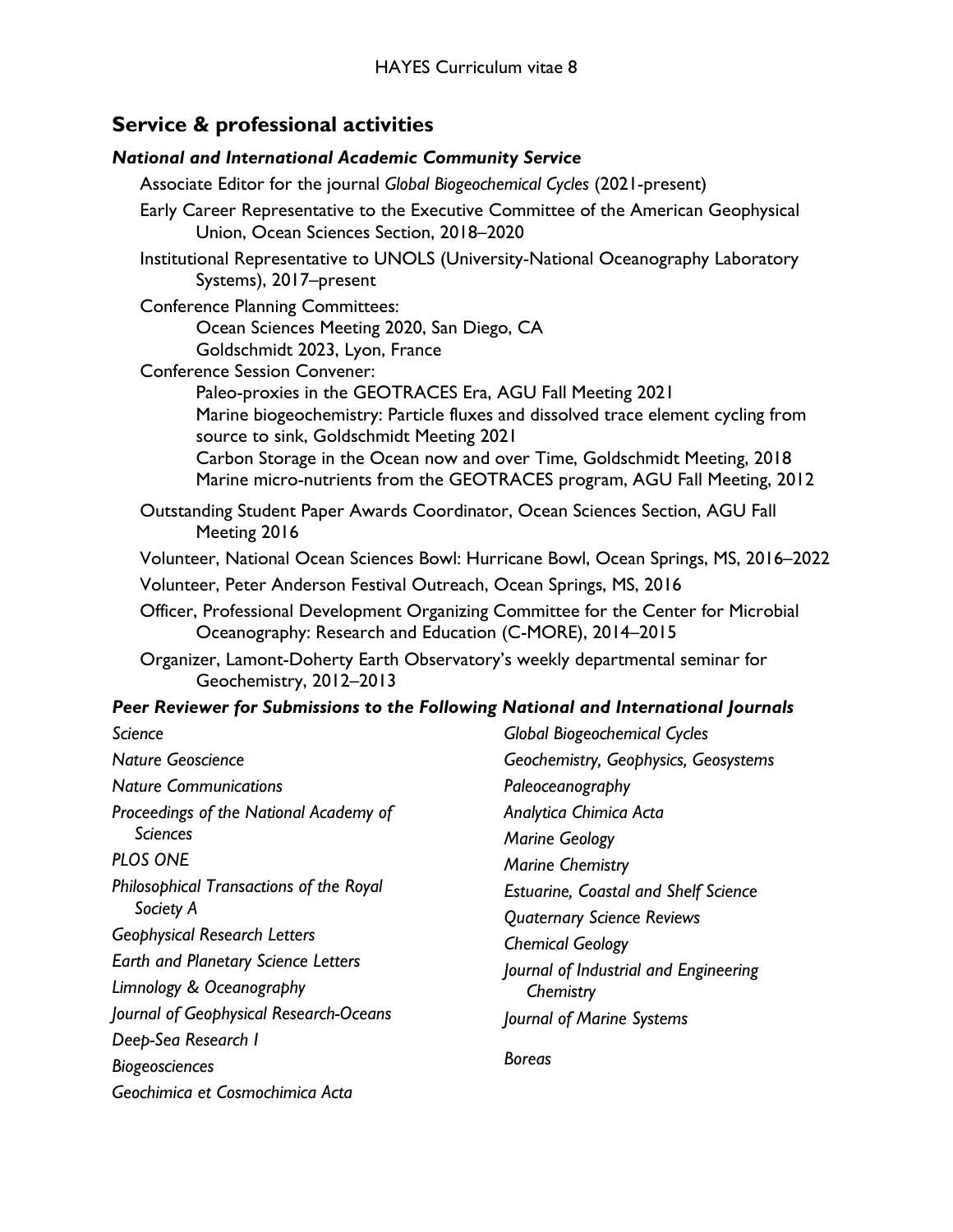#### *Peer Reviewer for the Following National and International Funding Agencies*

Ad hoc reviewer for proposals to:

U.S. National Science Foundation: Chemical Oceanography program

U.S. National Science Foundation: Marine Geology and Geophysics program

U.K. Natural Environment Research Council

Panel reviewer for proposals to:

U.S. National Science Foundation: Chemical Oceanography program (2015)

#### *Professional Society Memberships*

American Chemical Society: 2007–2009 American Geophysical Union: 2009–present Geochemical Society: 2010–present Association for the Sciences of Limnology and Oceanography: 2016–present American Association for the Advancement of Science: 2018–present

#### *USM-level Service*

Reviewer for USM Honors College Applications (2022) Eagle SPUR, USM undergraduate Research Awards reviewer (2017, 2019) Search Committee Chair, Assistant Professor in Marine Chemistry, 2021-2022 Search Committee Member, Assistant Teaching Professor of Marine Science, 2020 Search Committee Member, Biological Oceanography Faculty, 2018–2019 Search Committee Chair, Endowed Chair Faculty in Marine Science, 2017–2018 Search Committee Member, Hydrographic Science Faculty, 2016–2017 Seminar in Marine Science committee co-chair (2017–present) Division Outreach committee chair (2016–present)

### **Ocean and Field Research Expeditions (~149 days at sea)**

| November 2017                       | USM Graduate Student Field Trip and Sampling Expedition<br>R/V Point Sur: Gulfport, MS to Deepwater Horizon well site,<br>2 days at sea. Water sampling and student training.                                      |
|-------------------------------------|--------------------------------------------------------------------------------------------------------------------------------------------------------------------------------------------------------------------|
| October 2016                        | USM Graduate Student Field Trip and Sampling Expedition<br>R/V Point Sur: Gulfport, MS to Deepwater Horizon well site,<br>2 days at sea. Water sampling and student training.                                      |
| April, November 2016,<br>March 2017 | Mississippi Sound and Barrier Island Sampling<br>Assisted Drs. Hannah Box and Dongloo Joung (USM) in sampling<br>of seawater and groundwater. 5 Day trips to Ship, Horn and<br>Dauphin Island                      |
| July-August 2015                    | <b>SCOPE/C-MORE Summer Cruise</b><br>Simons Collaboration of Ocean Processes and Ecology<br>R/V Kilo Moana (KM1513): Honolulu, HI to Honolulu, HI<br>12 days at sea; Water sampling and filtration/ultrafiltration |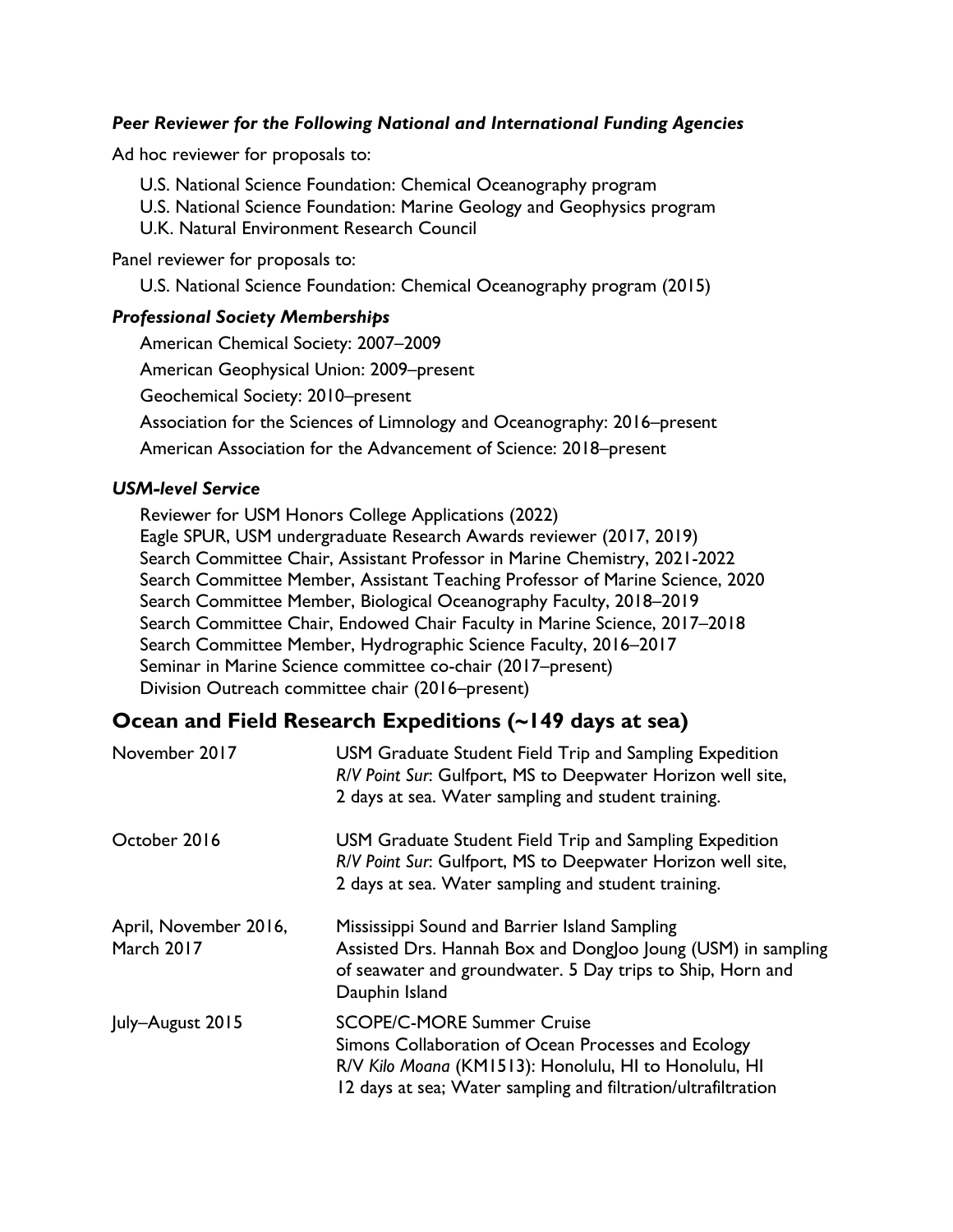#### HAYES Curriculum vitae 10

| May-June 2014    | <b>UNOLS Chief Scientist Training Cruise</b><br>R/V Atlantic Explorer (AE1410): Bridgetown, Barbados to St.<br>Georges, Bermuda, 9 days at sea; Aerosol and water sampling                                              |
|------------------|-------------------------------------------------------------------------------------------------------------------------------------------------------------------------------------------------------------------------|
| March 2014       | Northwest Andros Island, Bahamas (Three Creeks area)<br>Water and sediment coring in tidal flats; 3 days in field                                                                                                       |
| September 2013   | Hawaii Ocean Experiment - Phosphorus Rally II (HOE-PhoR II)<br>R/V Kilo Moana (KM1316): Honolulu, HI to Honolulu, HI,<br>$12 \,$<br>days at sea; Water sampling and filtration/ultrafiltration                          |
|                  | November-December 2011 U. S. GEOTRACES: North Atlantic Zonal Transect, Leg 2<br>R/V Knorr (KN204-1A+B): Woods Hole, MA to St. Georges,<br>Bermuda to Praia, Cape Verde, 35 days at sea<br><b>Water Sampling Manager</b> |
| October 2010     | U. S. GEOTRACES: North Atlantic Zonal Transect, Leg 1<br>R/V Knorr (KN199-4): Lisbon, Portugal to Mindelo, Cape Verde,<br>20 days at sea; Water Sampling Manager                                                        |
| July-August 2009 | The Innovative North Pacific Experiment (INOPEX)<br>R/V Sonne (SO-202): Tomakomai, Japan to Busan, South Korea,<br>50 days at sea; Water, sediment, and plankton sampling                                               |

### **Prior Research Experience**

| 2007-2008   | Research Assistant for Dr. Parisa Ariya (Chemistry and<br>Atmospheric and Oceanic Sciences, McGill University) - Bio-<br>aerosols and ice nucleation – Air and snow sampling                                   |
|-------------|----------------------------------------------------------------------------------------------------------------------------------------------------------------------------------------------------------------|
| Summer 2006 | Research Assistant for Dr. Claire Rutledge (Entomology,<br>Connecticut Agricultural Experiment Station) – Chemical ecology<br>of wood-boring insects - State-wide tree survey, bio-assays, trap<br>maintenance |
| - - - - -   |                                                                                                                                                                                                                |

### **Selected Conference Presentations and Abstracts**

Schimmenti, D., F. Marcantonio, J. Sarao, **C. T. Hayes**, J. Hertzberg, M. Schmidt (2022) Dynamic nutrient regime and phytoplankton response in the eastern equatorial Pacific Ocean over the past 25,000 years. Goldschmidt Meeting 2022 (July).

Wood, M., **C. T. Hayes**, A. Paytan (2022). Global Quaternary carbonate burial: updated reconstructions, persisting uncertainties, and new directions. Goldschmidt Meeting 2022 (July).

McGuire, C.\*, **C. T. Hayes**, S. Howden, A. Sutton (2022). Real-time changes in carbonate chemistry observations on the Louisiana Shelf during Hurricane Ida. 2022 Ocean Sciences Meeting (virtual, February).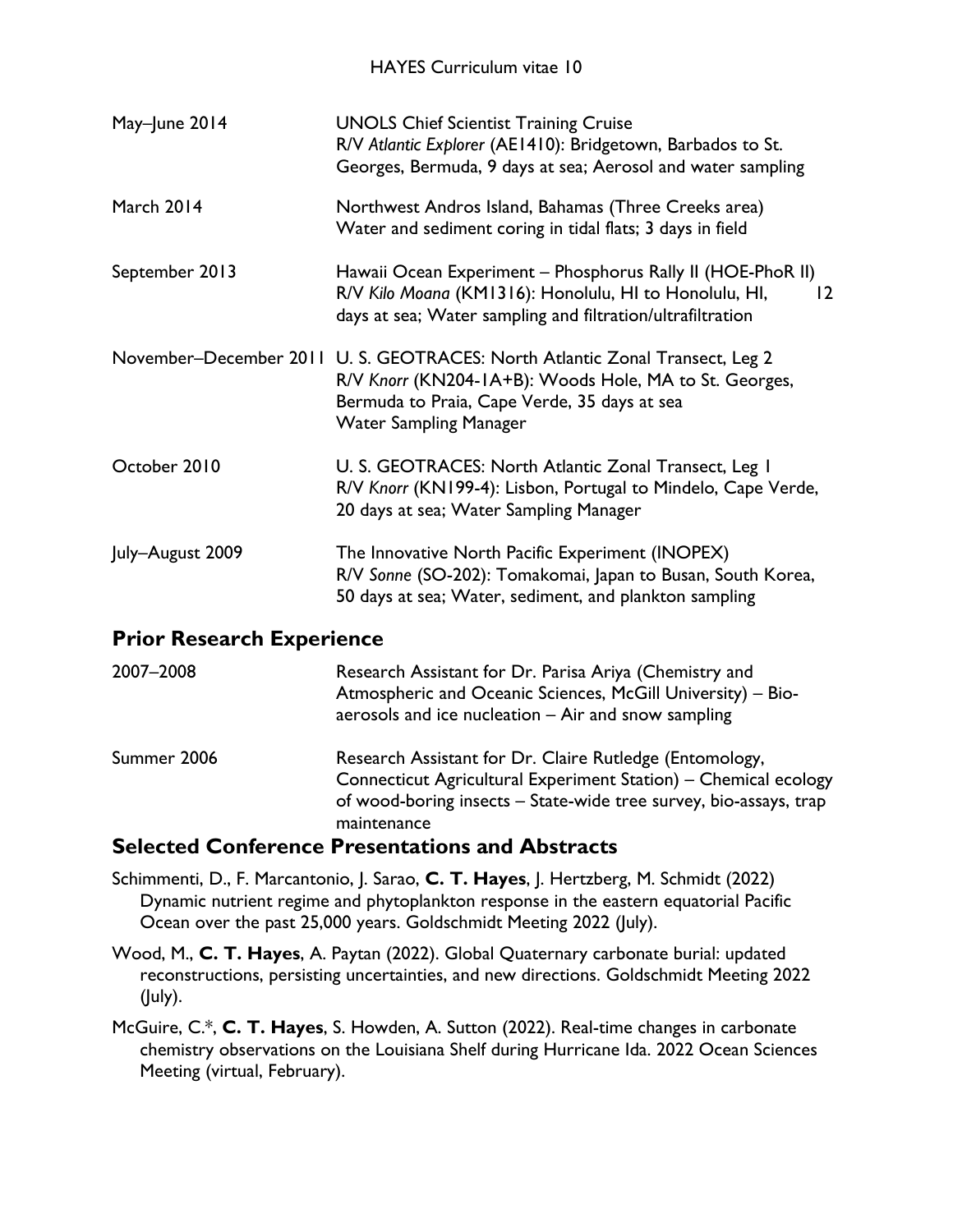- Leal, A., R. Anderson, M. Fleisher, E. Black, **C. Hayes**, N. Redmond\*, P. Schroedl, X. Li, R. L. Edwards (2022). Comparison of water column and core top thorium-232 fluxes in the Pacific basin (GEOTRACES section GP15). 2022 Ocean Sciences Meeting (virtual, February).
- **Hayes, C.T.**, N. Redmond\*, M. Hansen\*, M.Q. Fleisher, R. F. Anderson, E. Black, N. Carracino, S. Rojas, P. J. Lam, R. L. Edwards, X. Li, P. Schroedl (2022). Size-fractionated POC fluxes throughout the water column of the Pacific basin (GEOTRACES section GP15). 2022 Ocean Science Meeting (virtual, February).
- Xiang, Y., P. Lam, A. Burd, **C. T. Hayes** (2022). Estimating mass flux from size-fractionated filtered particles: Insights into controls on sinking velocities and mass fluxes in recent U.S. GEOTRACES cruises. 2022 Ocean Sciences Meeting (virtual, February).
- Redmond, N.\*, **C. T. Hayes**, R. F. Anderson, E. Black, M. Fleisher, X. Li, R. L. Edwards, P. Schroedl (2021). Quantifying meridional transport of scavenged radionuclides over Pacific biogeochemical provinces. American Geophysical Union Fall Meeting. (New Orleans, December).
- Schimmenti, D., F. Marcantonio, **C. T. Hayes**, J. E. Hertzberg, M. Schmidt (2021). Dynamics of biological productivity and carbon export in the easternmost Equatorial Pacific Ocean across Marine Isotope Stages 2-5. American Geophysical Union Fall Meeting. (New Orleans, December).
- Shiller, A., S. Rahman, R. Anderson, M. A. Charette, **C. T. Hayes**, M. Gilbert, K. Grissom, P. J. Lam, D. Ohnemus, F. Pavia, B. Twining, S. Vivancos (2021), Biogeochemical processes controlling the marine Ba cycle: dissolved and particulate barium distributions along the US GEOTRACES North Atlantic and South Pacific Zonal Transects (GA03 and GP16). *Goldschmidt Meeting* (virtual, July).
- Schimmenti D., F. Marcantonio, **C. T. Hayes**, J. Hertzberg, M. W. Schmidt, (2021), Dynamics of biological productivity and carbon export in the easternmost equatorial Pacific Ocean over the last 25,000 years. *Goldschmidt Meeting* (virtual, July).
- Fleisher, M., R. Anderson, E. Black, N. Carracino, R. L. Edwards, **C. T. Hayes**, P. J. Lam, X. Li, N. Redmond\*, S. Rojas, P. Schroedl, (2021). Particle dynamics in the central Pacific Ocean: Insights from Th and Pa isotopes. *Goldschmidt Meeting* (virtual, July).
- Rahman, S., A. Shiller, R. Anderson, **C. T. Hayes**, P. J. Lam, D. Ohnemus, F. Pavia, B. Twining, S. Vivancos, (2021). Particulate excess Ba as a proxy for biological productivity along the North Atlantic and South Pacific GEOTRACES transects. *Goldschmidt Meeting* (virtual, July)
- Black, E., R. Anderson, N. Carracino, R. L. Edwards, M. Fleisher, **C. T. Hayes**, P. J. Lam, X. Li, N. Redmond\*, S. Rojas, P. Schroedl, (2021). Thorium-derived dust fluxes in the Pacific: examining seawater, particle and sediment-based estimates. *Goldschmidt Meeting* (virtual, July).
- **Hayes, C.T.,** K. Costa, E. Calvo, Z. Chase, L.L. Demina, J.-C. Dutay, C. R. German, L.-E. Heimbürger-Boavida, S.L. Jaccard, A.W. Jacobel, K.E. Kohfeld, M.D. Kravchishina, J. Lippold, F. Mekik, L. Missiaen, F.J. Pavia, A. Paytan, R. Pedrosa-Pamies, M.V. Petrova, S. Rahman, L.F. Robinson, M. Roy-Barman, A. Sanchez-Vidal, A. Shiller, A. Tagliabue, A.C. Tessin, M. van Hulten, M., J. Zhang, (2020). The Composition and Flux of Seafloor Sediments in the Global Ocean. *AGU Fall Meeting*, (virtual, December).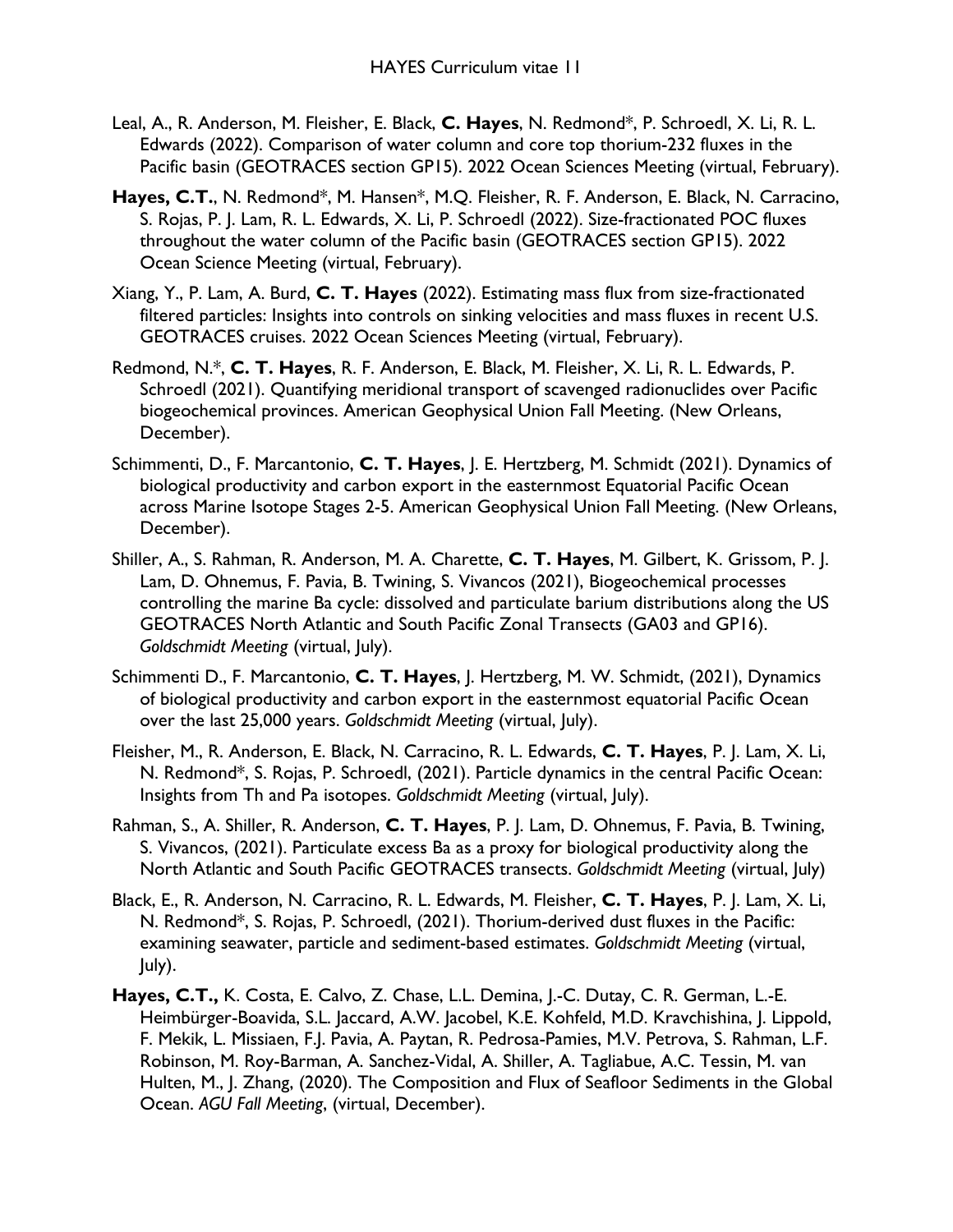- Redmond, N.\*, **C.T. Hayes**, S. Glasscock\*, E. Rohde\*, (2020). Potential Remobilization and Sources of 234U in the Southern Ocean over Five Glacial-interglacial Cycles. *AGU Fall Meeting,* (virtual, December).
- Cochran, D. M., **C. T. Hayes**, C. Hwanseok, P. Papryzscki, J. Lee, M. Brazeal, T. Rehner (2020), Comparing Perceptions and Reality: Convergence Among Gulf Coast Residents and Government Data on Water Quality in the Mississippi Sound. *2020 Gulf of Mexico Oil Spill & Ecosystem Science Conference* (Tampa, February).
- Savoie, A. M.\*, A. Moody, A. M. Shiller, K. Dillon, **C. T. Hayes** (2020), Freshwater Endmembers Influencing the Dissolved Inorganic Carbon System of the Mississippi Sound. *Ocean Sciences Meeting* (San Diego, February).
- **Hayes, C. T.** (2020), Quantifying African dust deposition to the Gulf of Mexico. *Ocean Sciences Meeting* (San Diego, February).
- Knapp, A. N., S. Howe, C. Miranda, **C. T. Hayes**, R. T. Letscher (2020), The isotopic composition of water column nitrate in the Gulf of Mexico and Florida Straits. *Ocean Sciences Meeting* (San Diego, February).
- Savoie, A. M.\*, **C. T. Hayes**, S. D. Howden (2020), Carbonate chemistry measurements in Mississippi and Louisiana coastal waters. *NOAA Ocean Acidification Community Meeting* (Miami, January).
- **Hayes, C. T.**, J. Rosen\*, D. McGee, J. N. Fitzsimmons, A. Annett, R. M. Sherrell (2019), Tracing continental input and organic matter export on the West Antarctic Shelf using the long-lived thorium isotopes. *AGU Fall Meeting* (San Francisco, December).
- Glasscock, S.\*, N. Redmond\*, E. Rohde\*, **C. T. Hayes** (2019), A Millennial-Scale Reduction in Antarctic Bottom Water during the Marine Isotope Stage 11 Interglacial. *AGU Fall Meeting*  (San Francisco, December)
- Rohde, E.\*, S. Glasscock, **C. T. Hayes** (2019), Detecting Southern Ocean Circulation Changes during Past Interglacial Periods using Manganese and Rhenium. *AGU Fall Meeting* (San Francisco, December).
- Schimmenti, D., F. Marcantonio, **C. T. Hayes**, J. E. Hertzberg, M. W. Schmidt (2019), Assessing export production on millennial timescales in the eastern equatorial Pacific Ocean. *AGU Fall Meeting* (San Francisco, December).
- Savoie, A. M.\*, J. Rosen\*, S. Howden, **C. T Hayes** (2019), Carbon dynamics off the continental shelf of the Gulf of Mexico. *ASLO Aquatic Sciences Meeting* (Puerto Rico, February).
- **Hayes, C. T.**, R. F. Anderson, H. Cheng, T. M. Conway, R. L. Edwards, M. Q. Fleisher, P. Ho, K.-F. Huang, S. G. John, W. M. Landing, S. H. Little, Y. Lu, P. L. Morton, S. B. Moran, L. F. Robinson, R. U. Shelley, A. M. Shiller, X. Zheng (alphabetical order after  $1<sup>st</sup>$  author) (2018), Replacement times of the rare earth elements in the North Atlantic based on thorium supply. *AGU Fall Meeting* (Washington, DC, December). Poster Presentation.
- Glasscock, S. K.\*, **C. T. Hayes**, E. Rohde\* (2018), Using Authigenic Uranium as a Proxy for Bottom Water Oxygen Concentrations in the Southern Ocean During Marine Isotope Stage 11, *Goldschmidt Conference* (Boston, MA, August).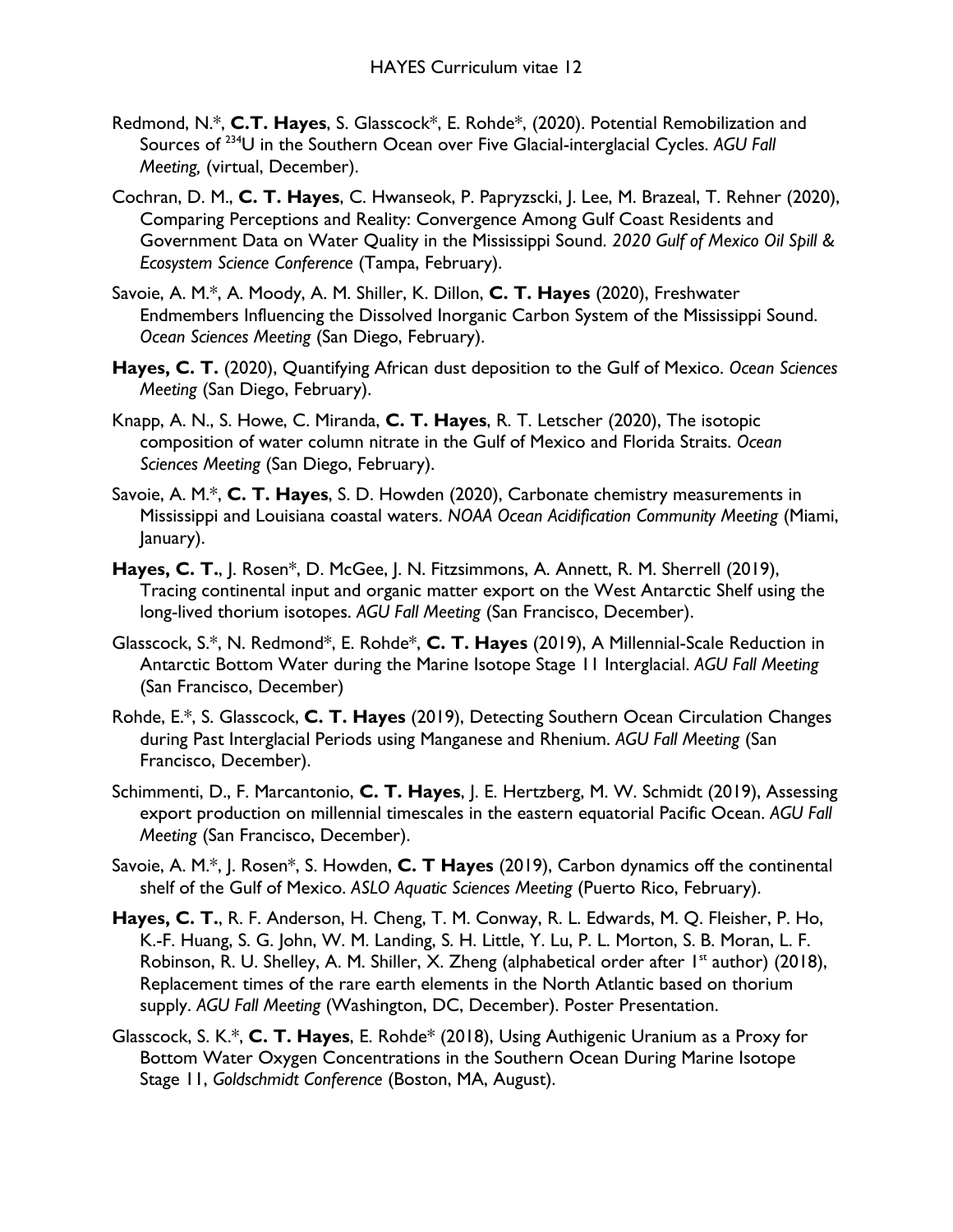- **Hayes, C. T.** (2018), Ocean Cycling of Refractory Elements, *Goldschmidt Conference* (Boston, MA, August). Poster Presentation.
- **Hayes, C. T.**, E. E. Black, F. J. Pavia, R. F. Anderson, M. Baskaran, K. O. Buesseler, M. A. Charette, P. Fitzgerald, J. K. Cochran (2018), Sinking flux profiles of carbon and trace elements in the North Atlantic Ocean constrained by multiple radionuclide systems, *AGU Ocean Sciences Meeting* (Portland, OR, February). Oral Presentation.
- **Hayes, C. T.**, D. J. Wallace (2017), Exploring records of Saharan dust transport and hurricanes in the Caribbean and Gulf of Mexico over recent millennia, *AGU Fall Meeting* (New Orleans, LA, December). Invited Oral Presentation.
- **Hayes, C. T.**, (2017), Extrapolating from thorium to other parts of the periodic table in the ocean, *Gordon Research Conference: Chemical Oceanography* (New London, NH, July). Invited Oral Presentation.
- Kuzminov, A., **C. T. Hayes**, R. Anderson, L. Godfrey, S. Severmann (2017), Uranium paradox: isotope ratios from the Southern Ocean, *Gordon Research Conference: Chemical Oceanography* (New London, NH, July).
- **Hayes, C. T.** (2017), Contrasting protactinium regimes between the North Pacific and the North Atlantic, *PAGES Open Science Meeting* (Zaragoza, Spain, May). Invited Oral Presentation.
- **Hayes, C. T.**, J. N. Fitzsimmons, P. L. Morton, D. McGee, E. A. Boyle (2017), Diel trace metal variations in the North Pacific subtropical gyre, *ASLO Aquatic Sciences Meeting* (Honolulu, HI, February). Oral Presentation.
- **Hayes, C. T.**, S. Severmann, A. Anderson (2016), Uranium-234 anomalies in authigenic uranium as a new oxygenation proxy in the Southern Ocean, *AGU Fall Meeting* (San Francisco, CA, December). Oral Presentation.
- Lu, Y., R. L. Edwards, H. Cheng, R.F . Anderson, **C. T. Hayes**, M. Q Fleisher, P. J. Lam, K. F. Huang, L. F. Robinson, X. Wang (2016), <sup>230</sup>Th and <sup>231</sup>Pa in seawater sinking particles from the North Atlantic GEOTRACES Transect. *AGU Fall Meeting* (San Francisco, CA, December).
- **Hayes, C. T.,** D. McGee, E. A. Boyle, S. Mukhopadhyay, A. C. Maloof (2016), Isotopic accounts of mineral dust deposition in the northwestern subtropical Atlantic from seasons to recent millennia, *AGU Ocean Sciences Meeting* (New Orleans, LA, February). Oral Presentation.
- **Hayes, C. T.,** D. McGee, E. A. Boyle (2015), Thorium isotope observations for the dust proxy from Barbados to Bermuda and at Station ALOHA, *Royal Society Meeting on Ocean Trace Element Chemistry* (London, December). Poster Presentation.
- Wu, Y., S. L. Goldstein, L. Pena, **C. T. Hayes**, R. F. Anderson, R. Gersonde (2015) Constraining the sources of neodymium in the North Pacific Ocean, *AGU Fall Meeting* (San Francisco, CA, December).
- **Hayes, C. T.**, A. Martinez-Garcia, A. P. Hasenfratz, S. L. Jaccard, D. A. Hodell, D. M. Sigman, G. H. Haug, R. F. Anderson (2014), A millennial-scale reduction in ventilation of the deep South Atlantic during the last interglacial period, *AGU Fall Meeting* (San Francisco, CA, December). Oral Presentation.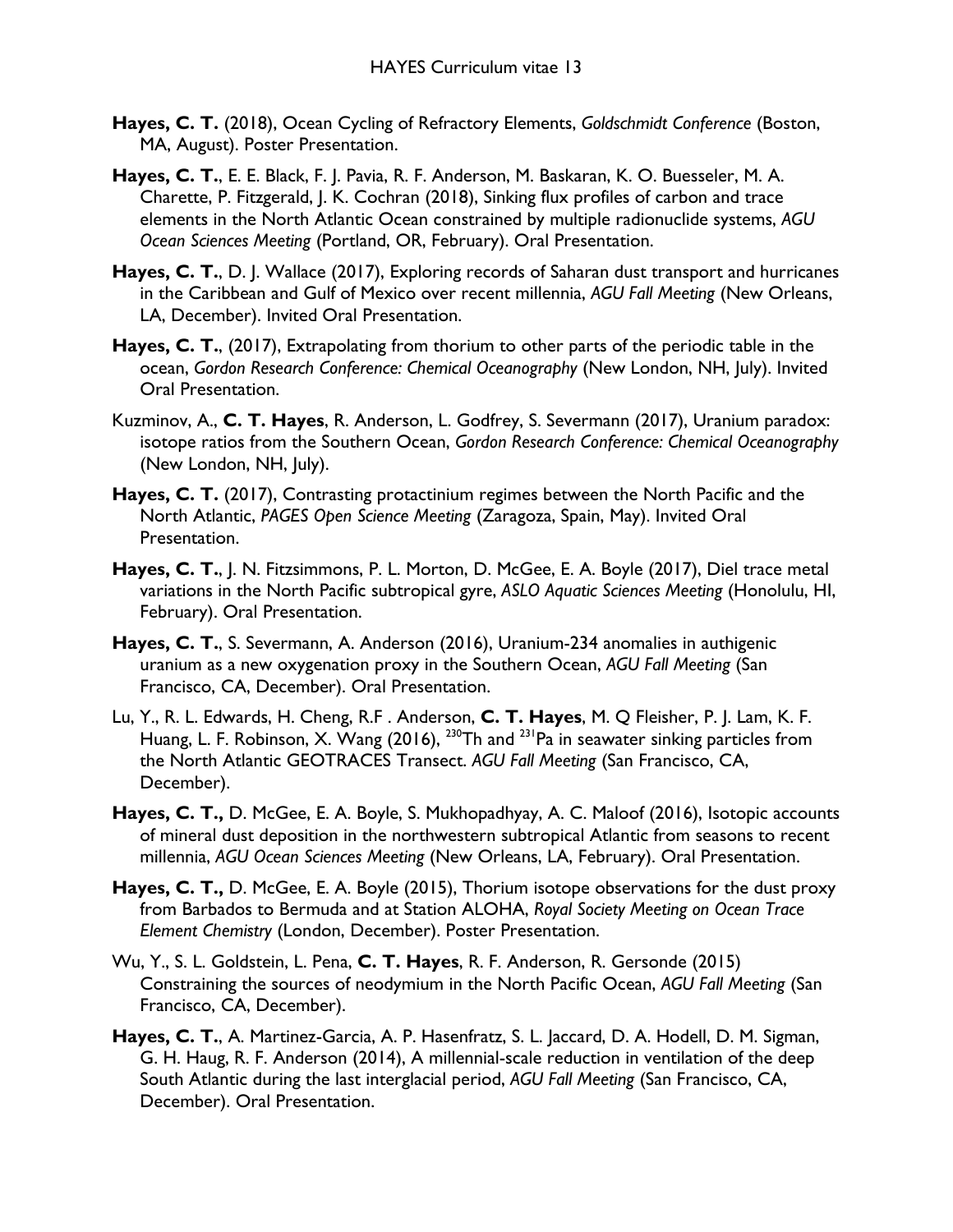- Weisend, R., P. L. Morton, W. M. Landing, J. N. Fitzsimmons, **C. T. Hayes**, E. A. Boyle (2014), Particulate trace element cycling in a diatom bloom at Station ALOHA. *AGU Fall Meeting*  (San Francisco, CA, December).
- Morton, P. L., R. Weisend, W. M. Landing, J. N. Fitzsimmons, **C. T. Hayes**, E. A. Boyle (2014), Trace element cycling in lithogenic particles at Station ALOHA. *AGU Fall Meeting* (San Francisco, CA, December).
- **Hayes, C. T.**, M. Q. Fleisher, R. F. Anderson, P. J. Lam, D. Ohnemus, K.-F. Huang, L. F. Robinson, Y. Lu, H. Cheng, R. L. Edwards, S. B. Moran (2014), Proxy Applications of Pa/Th Investigated with Scavenging Chemistry in the North Atlantic. *AGU Fall Meeting* (San Francisco, CA, December). Poster Presentation.
- Hayes, C. T., E. A. Boyle, D. McGee, J. N. Fitzsimmons, R. F. Anderson (2014), <sup>232</sup>Th/<sup>230</sup>Th at the Hawaii Ocean Time-Series Station ALOHA: A tool for iron cycling. *AGU Ocean Sciences Meeting* (Honolulu, HI, February). Poster Presentation.
- **Hayes, C. T.**, R. F. Anderson, M. Q. Fleisher, L. F. Robinson, K. F. Huang, D. C. Ohnemus, P. J. Lam, R. L. Edwards, H. Cheng, S. B. Moran (2013), Scavenging intensity and elemental fractionation in the North Atlantic. *Gordon Research Conference: Chemical Oceanography* (Biddeford, ME, August). Poster Presentation.
- **Hayes, C. T.**, R. F. Anderson, M. Q. Fleisher, R. Gersonde (2013), Quantifying lithogenic inputs to the North Pacific Ocean using the long-lived thorium isotopes. *93rd Annual AMS Meeting: Robert A. Duce Symposium* (Austin, TX, January). Oral Presentation.
- Anderson, R. F., **C. T. Hayes** (2013), New insights into geochemical proxies from GEOTRACES. International Conference on Paleoceanography (ICP-11). (Barcelona, Spain, September).
- Anderson, R. F., **C. T. Hayes,** M. Q. Fleisher, L. F. Robinson, K.-F. Huang, H. Cheng, L. Sha, R. L. Edwards, Y. Lu, S. B. Moran (2013), Constraining rates of trace element supply and removal using long-lived thorium isotopes. *Mineralogical Magazine*, 77(5) 594 (Goldschmidt Conference, Florence, Italy, August).
- **Hayes, C. T.**, R. F. Anderson (2012), Rapid uranium enrichment in the South Atlantic during Marine Isotope Stage 5e. *Gary C. Comer Abrupt Climate Change Conference* (Leeward Farm, WI, September). Oral Presentation.
- **Hayes, C. T.**, R. F. Anderson, M. Q. Fleisher, L. F. Robinson, K. F. Huang, D. C. Ohnemus, P. J. Lam, R. L. Edwards, H. Cheng, S. B. Moran (2012), Scavenging and fractionation of 231Pa/230Th in the U. S. North Atlantic GEOTRACES transect. *AGU Fall Meeting* (San Francisco, CA, December). Oral Presentation.
- Winckler, G., S. Serno, **C. T. Hayes**, R. F. Anderson, R. Gersonde, G. H. Haug (2012), Quantifying dust input to the Subarctic North Pacific-Results from surface sediments and sea water thorium isotopes. *AGU Fall Meeting* (San Francisco, CA, December).
- Serno, S., G. Winckler, R. F. Anderson, H. A. Ren, **C. T. Hayes**, B. Machalett, R. Gersonde, G. H. Haug (2012), Dust fertilization of biological productivity in the Subarctic North Pacific during the last 150 kyr. *AGU Fall Meeting* (San Francisco, CA, December).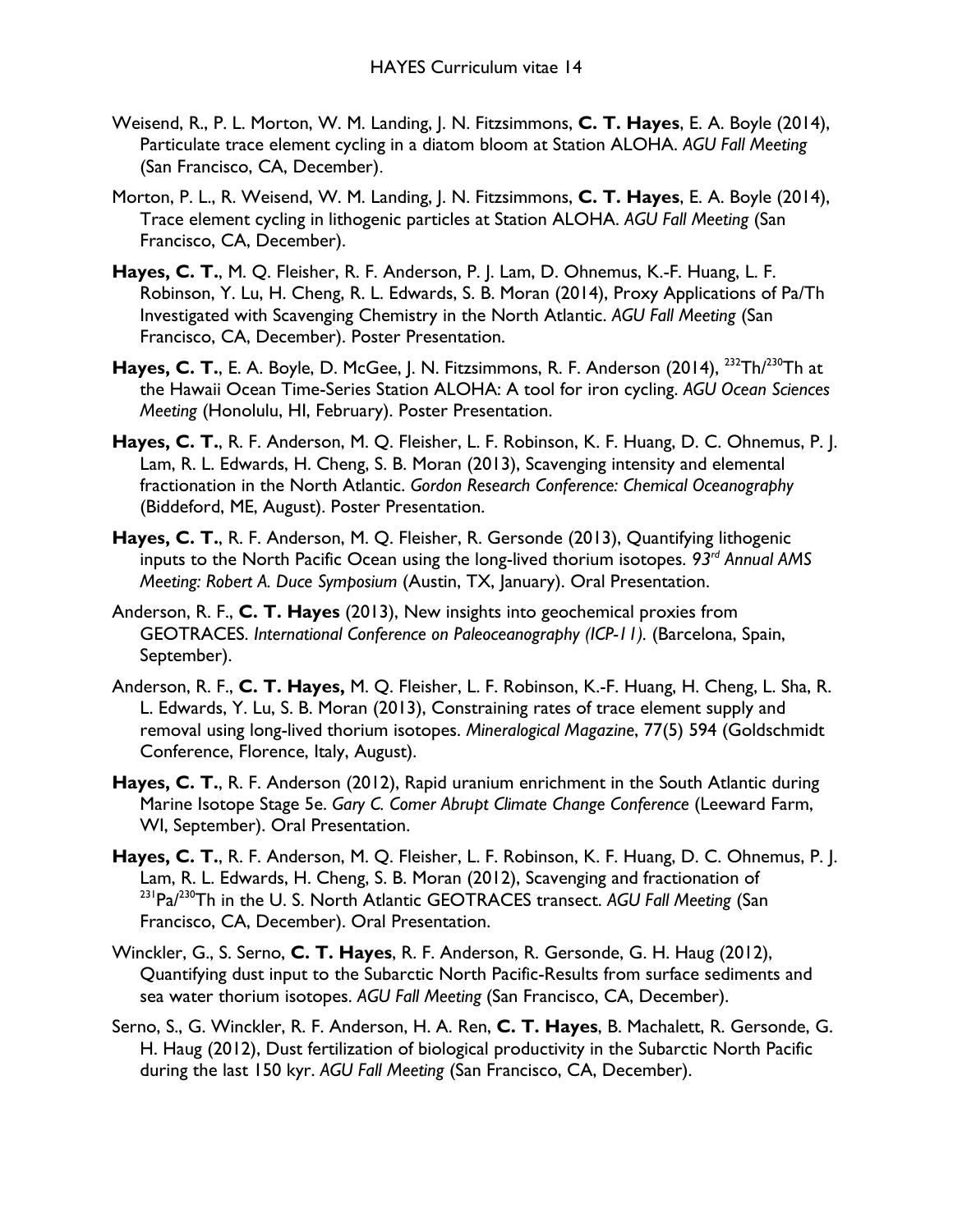- **Hayes, C. T.,** R. F. Anderson, M. Q. Fleisher, R. Gersonde (2012), The nature of boundary scavenging in the North Pacific Ocean. *Mineralogical Magazine*, 75, 1825. (Goldschmidt Conference, Montreal, Canada, June). Oral Presentation.
- **Hayes, C. T.**, R. F. Anderson, M. Q. Fleisher, L. F. Robinson, H. Cheng, R. L. Edwards, and S. B. Moran (2012), Pa and Th distributions along the GEOTRACES North Atlantic Transect. *AGU Ocean Sciences Meeting* (Salt Lake City, UT, February). Oral Presentation.
- Anderson, R. F., **C. T. Hayes**, M. Q. Fleisher, L. F. Robinson, K. F. Huang, R. L. Edwards, H. Cheng, S. B. Moran, R. Gersonde, M. Hatta (2012), Aerosol supply of soluble trace elements to the ocean evaluated using paired thorium isotopes. *AGU Ocean Sciences Meeting* (Salt Lake City, UT, February).
- Robinson, L., K.-F. Huang, M. E. Auro, R. F. Anderson, **C. T. Hayes**, M. Q. Fleisher, H. Cheng, R. L. Edwards, S. B. Moran, M. Saito (2012), Sources, sinks and cycling of seawater <sup>232</sup>Th in the north and south Atlantic basins. *Mineralogical Magazine*, 75, 2291. (Goldschmidt Conference, Montreal, Canada, June).
- Anderson, R., **C. T. Hayes**†, M. Fleisher, L. Robinson, K.-F. Huang, R. L. Edwards, S. B. Moran (2012), Dissolved <sup>231</sup>Pa/<sup>230</sup>Th in the U.S. GEOTRACES North Atlantic Zonal Transect. *Mineralogical Magazine*, 75, 1424. (Goldschmidt Conference, Montreal, Canada, June). †Presenting author for oral presentation.
- Winckler, G., S. Serno, R. F. Anderson, **C. T. Hayes**, H. Ren, R. Gersonde, G. Haug (2012), Atmospheric dust input to the Subarctic North Pacific. *Mineralogical Magazine*, 75, 2550. (Goldschmidt Conference, Montreal, Canada, June).
- **Hayes**, **C. T.,** S. L. Jaccard, A. Martinez-Garcia, E. D. Galbraith, D. A. Hodell, R. F. Anderson, D. M. Sigman, G. H. Haug (2011), Southern Ocean dynamics regulate atmospheric *p*CO2 variability over the past million years. *Gary C. Comer Abrupt Climate Change Conference* (Leeward Farm, WI, September). Oral Presentation.
- Serno, S., G. Winckler, R. F. Anderson, R. Gersonde, **C. T. Hayes**, G. H. Haug (2011), Modern dust flux and biological productivity in the Subarctic North Pacific. *International Union for Quaternary Research Congress (INQUA-XVIII)* (Bern, Switzerland, August).
- **Hayes, C. T.**, R. F. Anderson, R. Gersonde (2011), The influence of boundary scavenging and particle composition on dissolved and buried  $230$ Th and  $231$ Pa in the subarctic North Pacific. *Mineralogical Magazine*, 75, 994. (Goldschmidt Conference, Prague, Czech Republic, August). Oral Presentation.
- Serno, S., **C. T. Hayes**, G. Winckler, R. F. Anderson (2010), Deciphering past and modern linkages between dust influx, biological productivity and climate change in the Subarctic North Pacific. *Workshop DUSTSPEC: Dust records for a changing world*, (Palisades, NY, May).
- **Hayes, C. T.**, R. F. Anderson (2010), Wind-driven upwelling in the Southern Ocean during glacial terminations. *Gary C. Comer Abrupt Climate Change Conference* (Leeward Farm, WI, September). Oral Presentation.
- **Hayes, C. T.**, R. F. Anderson (2010), Wind-driven upwelling in the Southern Ocean across Termination II. *Tenth International Conference on Paleoceanography (ICP-X)* (La Jolla, CA, August). Poster Presentation.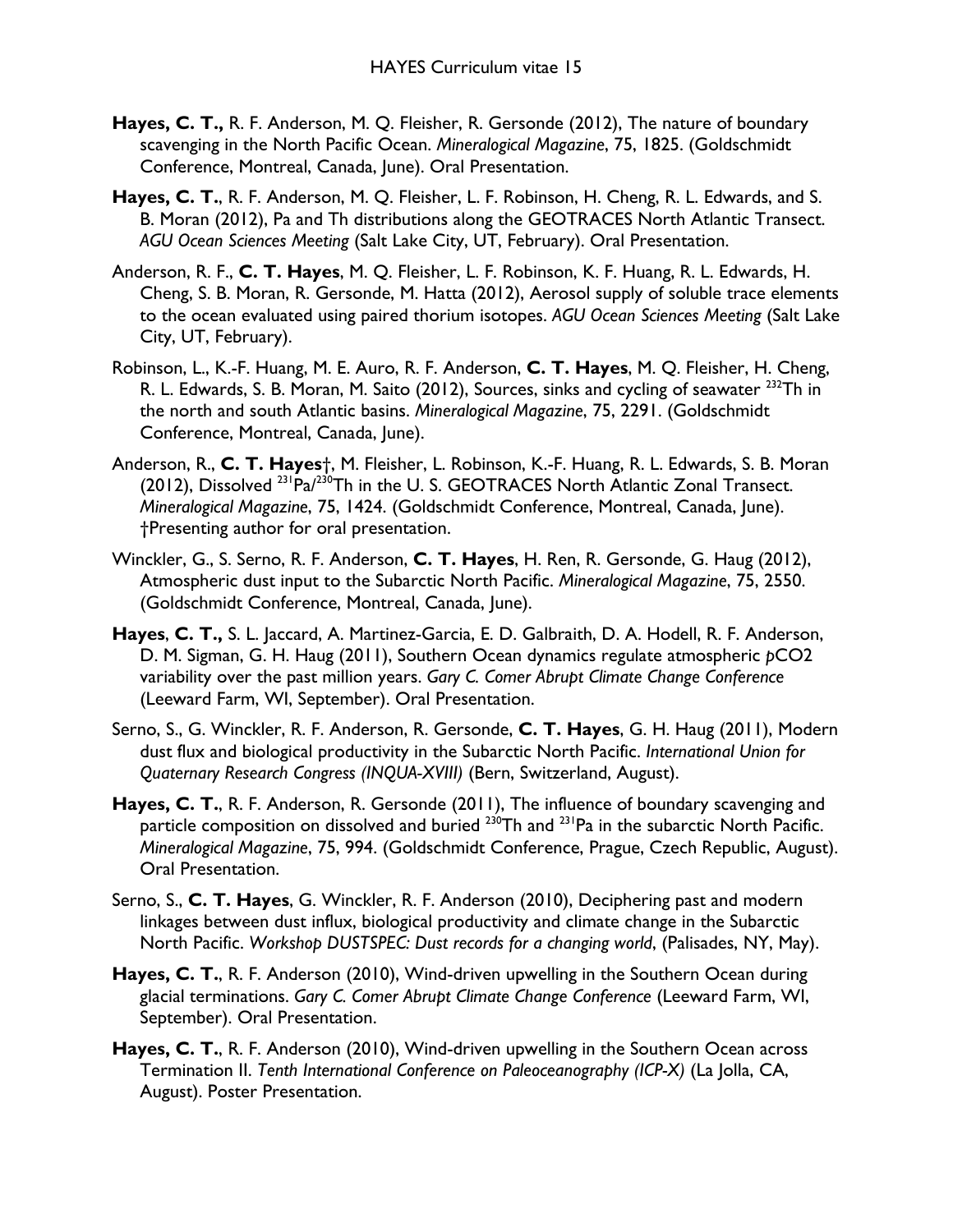**Hayes, C. T.**, R. F. Anderson, M. Q. Fleisher (2009), Deglacial opal accumulation in the equatorial Pacific and signatures of the Southern Ocean. *AGU Fall Meeting* (San Francisco, CA, December). Oral Presentation.

### **Professional Workshop Participation**

- NSF/National Academies of Sciences Workshop on Future of the NSF Paleo-perspectives on Climate Change (P2C2) program (August 2021).
- Gulf of Mexico Science for a Regional Class Research Vessel, Gulfport MS. Co-organizer. (January 2019).
- Joint GEOTRACES/PAGES synthesis workshop: Trace element and isotope proxies in paleoceanography. Aix-Marseille, France. Invited speaker (December 2018).
- Ocean Sciences Meeting Town Hall, Portland, OR: Developing a framework for trace element, isotope, and other biogeochemical research in the Gulf of Mexico and Caribbean Sea. Invited Speaker (February 2018).
- Ocean Sciences Meeting Town Hall, Portland, OR: Release of new (IDP2017) GEOTRACES data product. Invited Speaker (February 2018).
- NOAA Office of Exploration and Research workshop, Honolulu, HI: From Seafloor to Surface: Exploration of the Water Column (March 2017). Invited Speaker. Workshop Report: Netburn, A.N. (Editor). 2018. From Surface to Seafloor: Exploration of the Water [Column \(Workshop Report\),](https://doi.org/10.25923/rnjx-vn79) Honolulu, HI, 4-5 March 2017. NOAA Office of Ocean Exploration and Research. Silver Spring, MD. NOAA Technical Memorandum OAR OER; 003. 34 pp.
- National Academies Keck Futures Initiates, Irvine, CA: NAKFI conference: Discovering the Deep Blue Sea: Research, Innovation, Social Engagement (November 2016).
- University of Hawaii, Honolulu, HI: COME ABOARD: Chemical Oceanography Meeting: A Bottom-Up Approach to Research Directions (October 2016).
- La Jolla, CA: GEOTRACES cruise planning meeting for Alaska-Tahiti section (Oct. 2016).
- Lamont-Doherty Earth Observatory, Palisades, NY: GEOTRACES synthesis meeting on internal cycling of trace elements in the ocean. Working group co-chair (August 2016).
- London and Chicheley, United Kingdom: Royal Society Meeting on synthesis of GEOTRACES data: sources and sinks of trace elements in the ocean (December 2015).
- University of Bern, Switzerland: IPODS Workshop on Past Ocean Dynamics (Oct. 2014).
- Ocean Sciences Meeting Town Hall, Honolulu, HI: GEOTRACES intermediate data product release. Invited Speaker (February 2014).

### **Dissertation & Theses**

#### *Doctoral Dissertation:*

**Columbia University**, New York, NY, 2013, Earth and Environmental Sciences *[Marine thorium and protactinium distributions: Tools for past and present chemical flux](https://academiccommons.columbia.edu/catalog/ac:167037)*